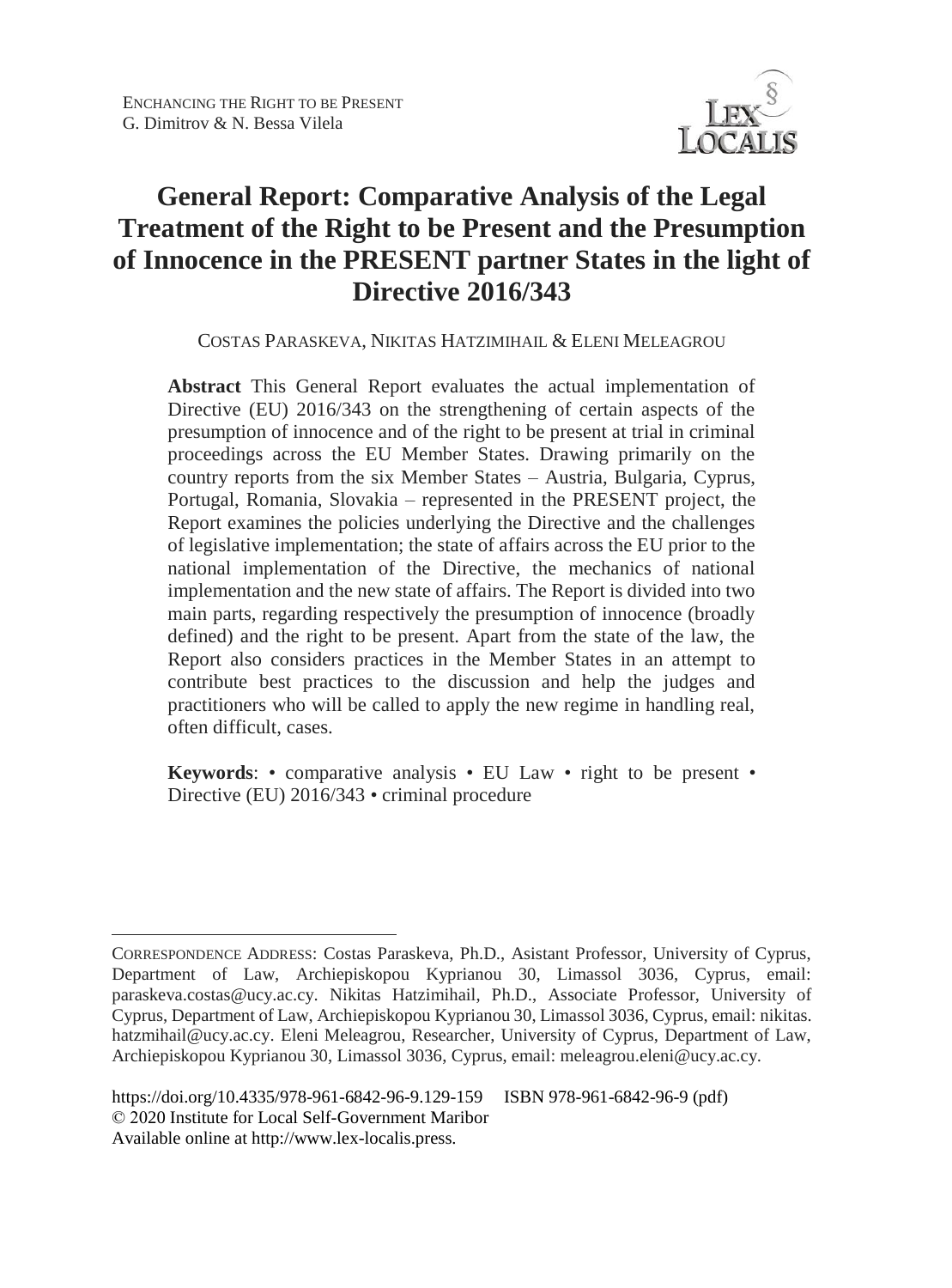#### **1 Introduction**

#### **1.1 The Directive 2016/343 in its Context**

Directive (EU) 2016/343 on the strengthening of certain aspects of the presumption of innocence and of the right to be present at trial in criminal proceedings ("the Directive") constitutes a vital aspect of judicial cooperation in criminal matters, i.e. the criminaljustice pillar of the emerging European area of freedom, security and justice. EU Member States have the legal obligation to enact all necessary legislation and administrative provisions in order to comply with EU Directives within the time provided and to immediately inform the Commission regarding their actions. In the case of Directive (EU) 2016/343, Member States were obliged to ensure that their domestic law was compatible with the Directive and, if necessary, to make all appropriate amendments to their domestic law, by 1 April 2018.

The Directive's purpose is to enhance the right to a fair trial in such proceedings by prescribing common minimum rules for certain aspects of the presumption of innocence and the right to be present at trial (Recital 9). The goal is to guarantee the procedural rights of both suspects and accused persons across the EU. The minimum procedural safeguards for suspects and accused under the directive must be directly secured to everyone within the jurisdiction of EU Member States. By thus promoting trust among Member States in each other's criminal justice system, the Directive should facilitate the mutual recognition of judgments and decisions in criminal matters (Recital 10). The importance of this goal cannot be overstated: this is a fundamental objective of EU law and an important dimension of legal and overall integration.

The choice of a Directive as the instrument for the endeavour in question allows for the optimal integration of EU norms into national legal systems. The subjects treated by the Directive touch upon the core of national legal traditions and have a considerable impact upon the political and legal institutions of each Member State, including especially the judiciary (and more broadly the administration of justice system), police and prosecutorial authorities but also political institutions insofar as certain aspects of the presumption of innocence are concerned.

The choice of common minimum rules as the Directive's tool of choice for harmonization is appropriate given the role of Directives as instruments in European governance and more specifically in judicial cooperation in criminal matters. It allows the most effective – and efficient – implementation of the Directives' provisions and objectives into the national legal systems of Member States, and especially into day-to-day police and judicial practice. It also serves to underline the **constitutional nature** of this material. In the modern Western legal tradition, criminal process has a very strong constitutional dimension and is inherently linked into a fundamental-rights discourse. In fact,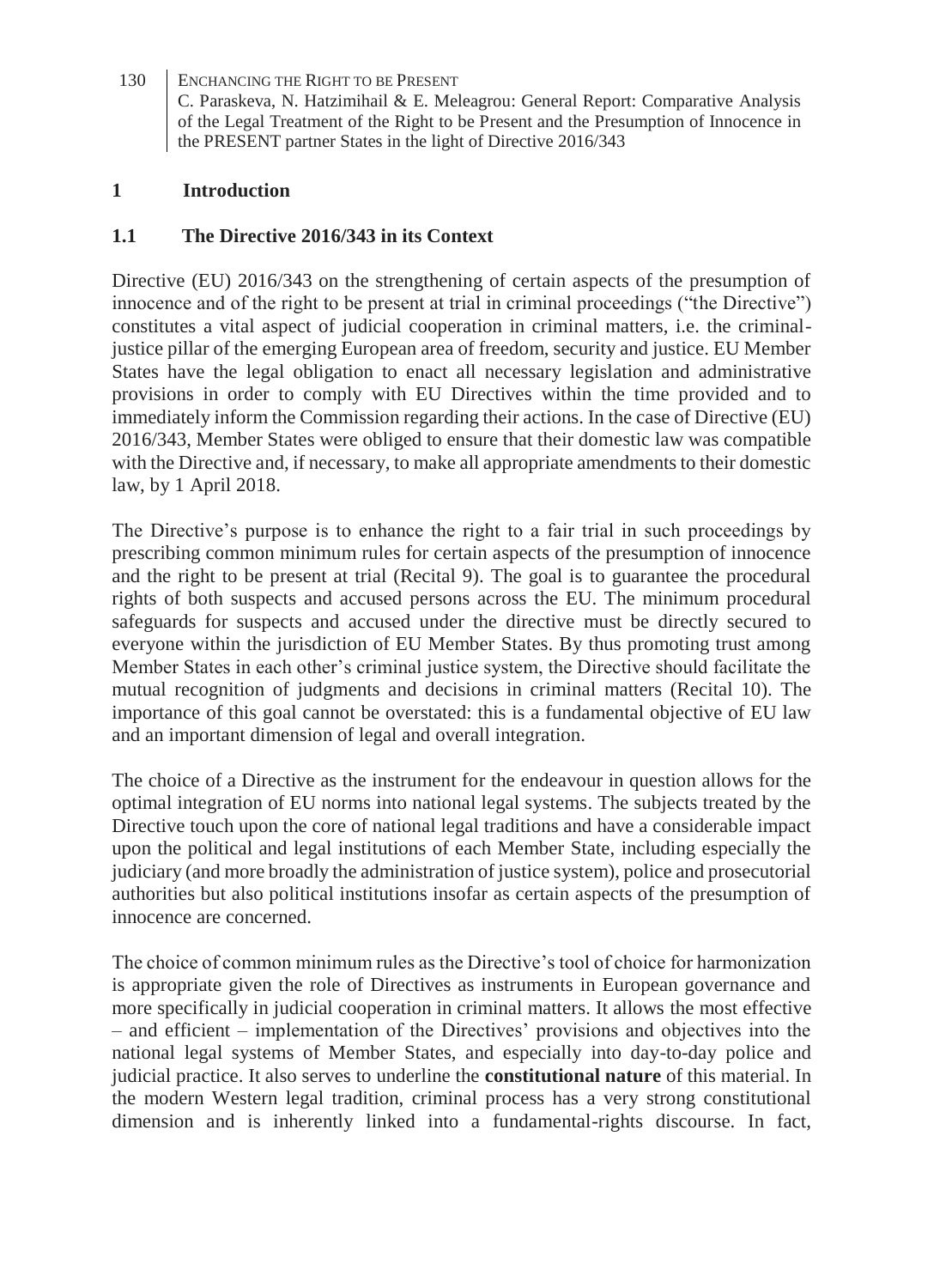constitutional law and especially its fundamental-rights component often includes so many cases involving the criminal process than it can often only be taught effectively in parallel to criminal procedure courses. So national criminal procedural law is inherently linked to both the national constitutional tradition and the European Convention on Human Rights, as interpreted by the European Court of Human Rights in Strasbourg.

The hierarchical doctrinal thinking involved when addressing the subjects should not obscure its **comparative-law aspects**. Few subjects could be used more effectively than criminal process to explain to students, and lawyers, the diversity but also the functional similarities between the legal systems that comprise the European legal tradition – but also to contrast the fundamental values and ideologies of our common European legal tradition from external legal systems and traditions. The criminal process is at the heart of legal system, indeed at the heart of the relationship between law and society. One cannot understand the operation of the right to be present without a comparative lawyer's appreciation of the diversities between and the internal dynamics inherent to legal systems.

At the same time, the implementation strategy the EU opted for in this Directive requires a certain degree of vigilance in order to ascertain, on the one hand, whether the Directive has been fully implemented into positive law and, on the other hand, how such *de jure* implementation takes effect *de facto*. That is, in the medium term the Directive's impact on both the law in books and the law in action must be considered.

In effect, given the importance of the Directive's subject matter and how deeply it reaches into the core of national legal systems and everyday practice, implementation and evaluation must operate in a cyclical fashion: evaluation aids to implementation, moreover there is an important role for "soft" tools such as: training activities; fostering dialogue and transparency within and between Member States' legal systems; identifying and sharing potential best practices. In the end, optimal implementation of the Directive and indeed "enhancing the right to be present" and safeguarding procedural rights necessitates a deeper reflection into the national legal systems themselves and the administration of justice systems more broadly.

### **1.2 The PRESENT Report**

This *General Report* is coming as the culmination of a yearlong process of research and dialogue and created by a comparative examination of six national reports from a variety of Member States: Bulgaria, Romania, Cyprus, Austria, Portugal, Slovakia.<sup>1</sup> All major legal traditions participating in the European Union are represented in this comparative analysis, as in the project: Common law (Cyprus) and Continental (the rest), and there again Romance (Portugal), Germanic (esp. Austria) and Eastern / Central European varieties. There are countries with a very long continuous tradition in criminal process,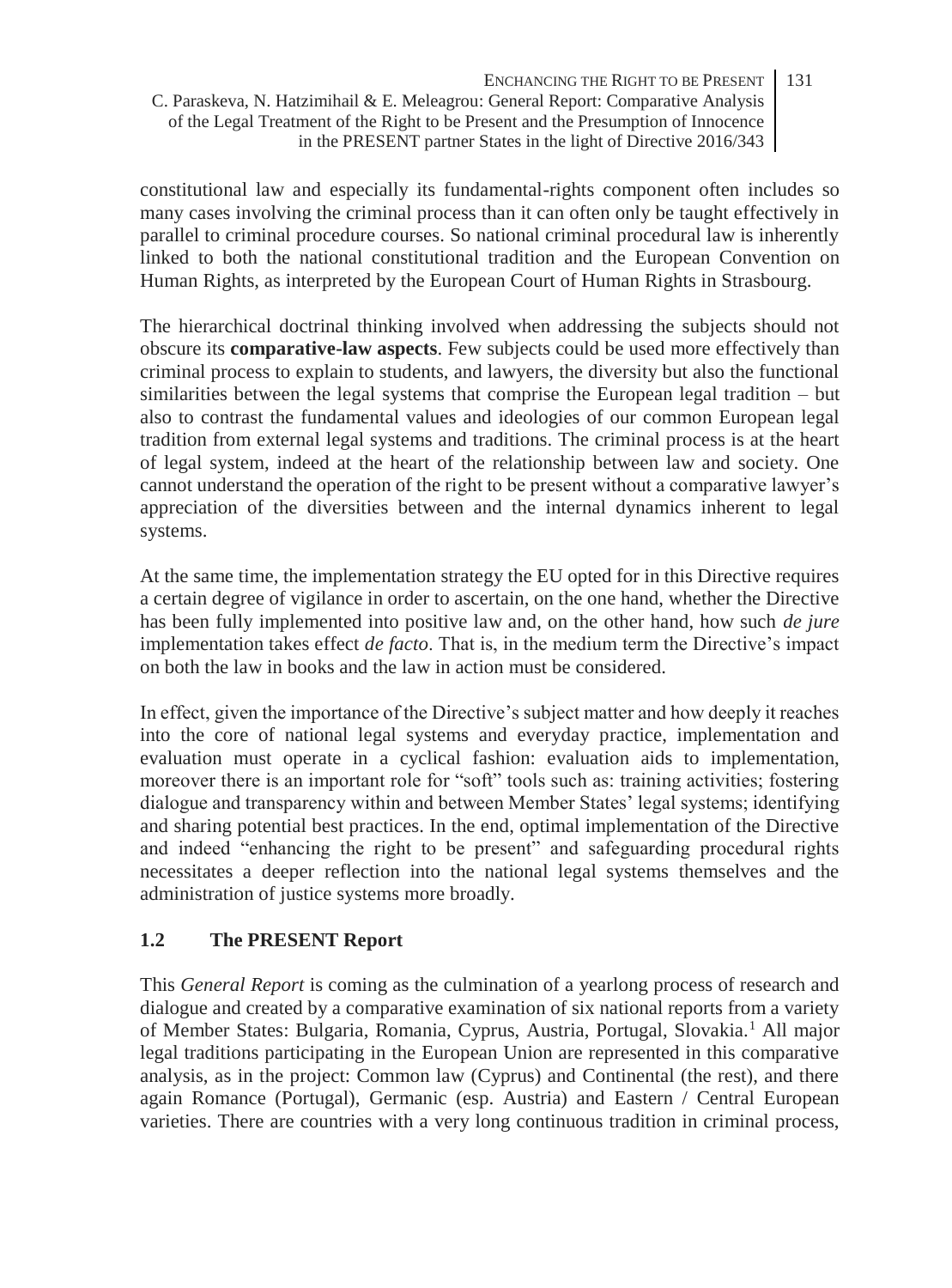developed long before the creation of a constitutional "fundamental rights" discourse (e.g. Portugal); countries with youthful legal systems that adopted wholesale the ECHR discourse or even the European Convention's wording verbatim (e.g. Cyprus), and countries whose legal and justice systems had to go through a drastic transformation, twice, with the advent and fall of Communism.

In some of these countries, Austria and Slovakia, national authorities considered that the minimum standards provided for under the Directive were already entrenched in national legislation; in Romania, national authorities were not in agreement regarding the need to introduce any amendments to existing legislation; in Bulgaria legislators introduced only minor amendments regarding the right to be present at trial; Portugal has been apparently dilatory in its obligation to transpose the directive, whereas Cyprus has introduced a number of critical amendments to existing legislation in order to comply with several aspects of the Directive but not with the provisions on trial in absentia.

In this Report we considered that the most effective way of assessing and presenting the material provided by the partners was by organising it under the different articles of the Directive as each report, given that different legal systems were the subject matter, had its own distinct internal logic. The Report exists because of the country reports of the PRESENT partners; but it does not substitute or replicate them, so interested readers are strongly invited to look into the country reports themselves, which often go into serious detail – and also show the diverse but homogeneous national approaches in legal thinking as well as in the practice of law. The Report is moreover functioning as a *background paper* – in the sense of providing information and content for analysis by policy makers, scholars and those directly involved in the criminal process across the  $EU -$  as well as a *concept paper* –in the sense of going further into elaborating ideas and providing food for advanced thought and discussion.

It is anticipated that a comparative analysis of how and the extent to which the Directive has been transposed in the six Member States will highlight both areas of success in implementing the minimum procedural safeguards but also disclose the failures and gaps in complying with the Directive. The objective is to underline best practices if possible in the different areas provided for by the Directive. More specifically the report highlights the extent to which the different legal systems of the PRESENT Consortium are complying before and/or after transposition of the Directive, with Chapter 3 of the Directive, Articles 8 and 9, i.e. the right to be present at trial and the right to a new trial. A close examination of the material provided in the country reports on these matters makes it possible to compare and contrast national legislation and remedies, and to draw certain conclusions regarding best practices under the Directive.

It is noted that though the focus of the present Report remains Chapter 3 of the Directive and its effective transposition, nonetheless it cannot and should not be addressed in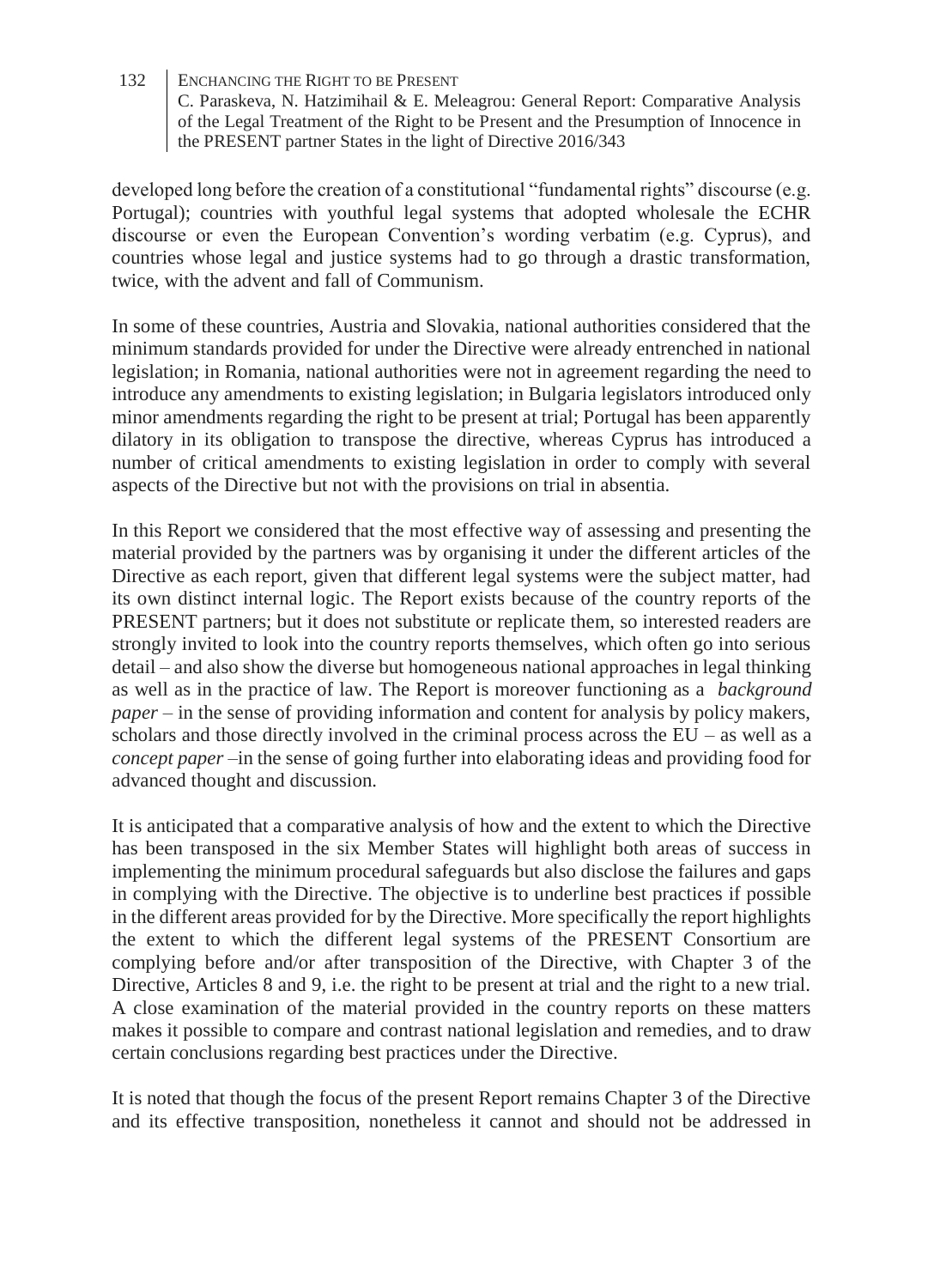isolation from the other procedural safeguards of the Directive, i.e. certain aspects of the presumption of innocence. The Directive under consideration is the latest in a series of measures adopted by the European Parliament following EU Council Resolution on a Roadmap for strengthening the procedural rights of suspected or accused persons in criminal proceedings and its subsequent incorporation in the Stockholm Programme. The overarching principle underlying these measures is the enhancement of the right to a fair trial in criminal proceedings within the EU by the entrenchment within the legal systems of the Member States of minimum procedural safeguards in such proceedings.

The Report is divided into two parts. **Part I** addresses the critical aspects and norms encompassed under the notion of presumption of innocence. Section 2 breaks down the presumption of innocence into its component parts (presumption of innocence properly speaking: 2.1; public references to guilt: 2.2; presentation of suspects/accused: 2.3; burden of proof: 2.4; right to remain silent and not to incriminate oneself: 2.5). Section 3 elaborates on our comparative observations in this regard. **Part II** addresses the right to be present. Section 4 provides an essential overview of the state of affairs in each country, with an emphasis on the state of affairs prior to the implementation of the Directive – and the formal change ushered in by transposition. Section 5 goes into more depth, breaking down three main aspects: notification (5.3); trial in absentia (5.4); and remedies such as the right to a new trial (5.6). Each sub-section includes comparative observations and a consideration of best practices that emerge from our study.

### **Part I. Presumption of Innocence**

#### **2 Aspects of the Presumption of Innocence**

This Section examines how each of the six countries examined treats the different aspects of the presumption of innocence, as defined in the Directive and scholarship. Namely, presumption of innocence properly speaking (2.1); public references to guilt (2.2); presentation of suspects/accused (2.3); burden of proof (2.4); right to remain silent and not to incriminate oneself (2.5).

### **2.1 Presumption of innocence (Articles 1 and 3 of the Directive)**

#### **2.1.1 Bulgaria**

The presumption of innocence is laid down in Article 16 of the CPC according to which "the accused is presumed innocent until proven guilty with the force of res judicata" and in Article 31 of the Constitution (CRB). The presumption of innocence applies to all stages of the criminal proceedings - both trial and pre-trial. It starts to apply from the moment a person is considered accused under the Bulgarian legislation (when there is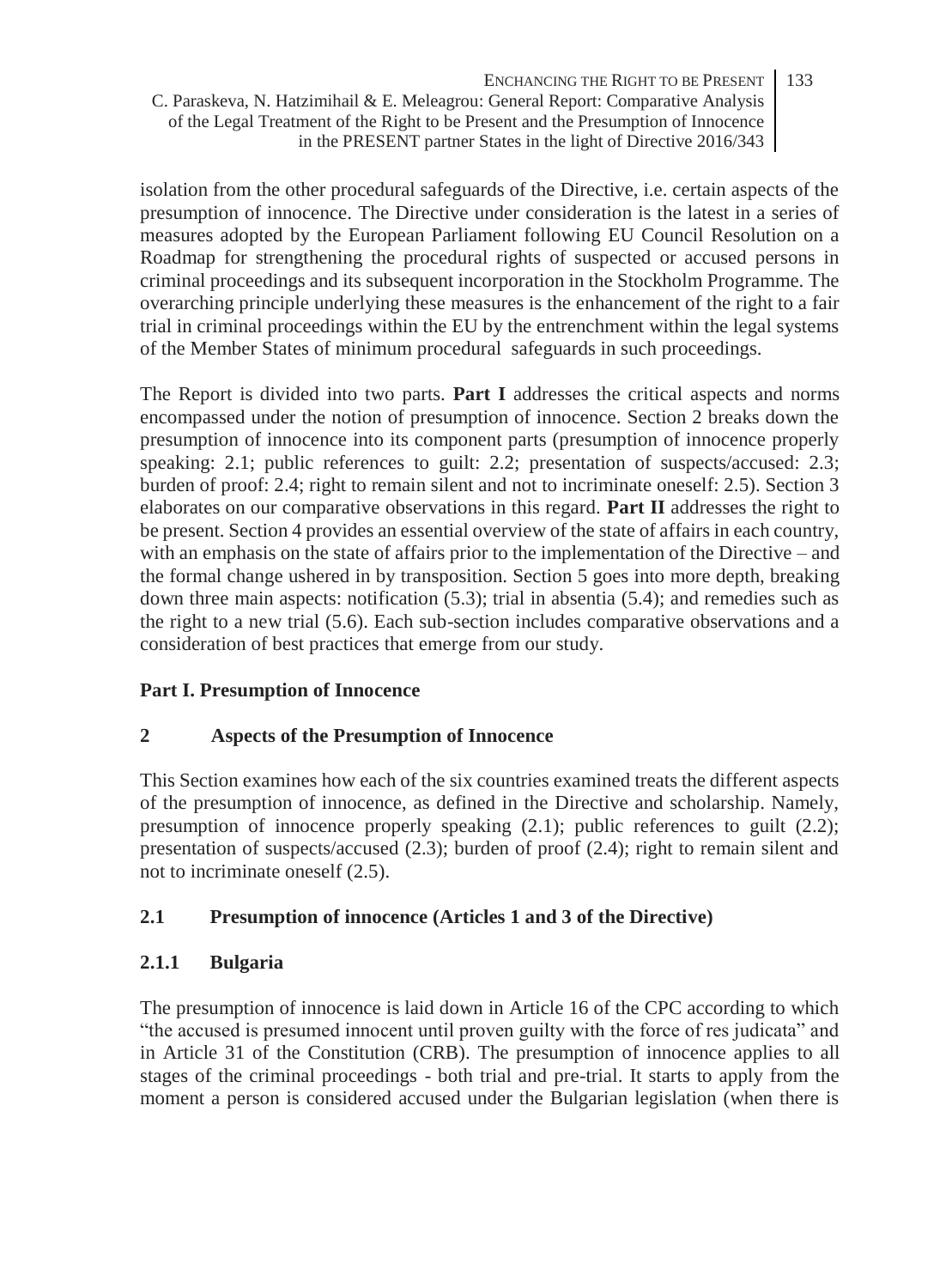enough proof of the guilt of the person or with the first investigative action against the person).

### **2.1.2 Romania**

Both suspects and accused are presumed innocent until proved guilty under the Romanian Constitution and the NCPC. Proposed parliamentary amendments to national legislation in order to comply with certain aspects of the Directive have not yet been approved. One such amendment is to the existing provision on the presumption of innocence introducing certain restrictions regarding the persons (judges, prosecutors) allowed to participate during the different stages of the criminal proceedings.

### **2.1.3 Austria**

The Austria report states that there was no need for transposition of the Directive. The presumption of innocence is enshrined both in the Constitution and in the Austrian Code of Criminal Procedure (StPO) and is applicable to suspects, accused and defendants alike. In general, all provisions of the Austrian Code of Criminal Procedure which refer to the accused are also applicable for suspects and defendants, if the provisions do not specify otherwise (§ 48 (2) StPO). The accused is a procedural party (*Beteiligte*) of the criminal proceeding according to §220 StPO. While this provision is only applicable for the criminal proceeding at court and not for the investigation phase, it is accepted that the suspect has a similar position within the investigation phase (§6 (2) StPO) (Wiederin, 2014, RZ 199).

### **2.1.4 Cyprus**

Article 12.4 of the Cyprus Constitution enshrines the presumption of innocence, which is applicable to suspects and accused alike. In effect, this article is identical to Article 6.2 of the European Convention on Human Rights. Following transposition, the presumption of innocence and other rights were affirmed by the promulgation of Article 3A of the Criminal Procedure Law.

#### **2.1.5 Slovakia**

In Slovakia the principle of the presumption of innocence applies to suspects, accused and defendants alike under Section 2 paragraph 4 of the Fundamental Rules of Criminal Procedure. Following transposition, the country report restates that the presumption of innocence (and the right to be present) are already entrenched in the CPC.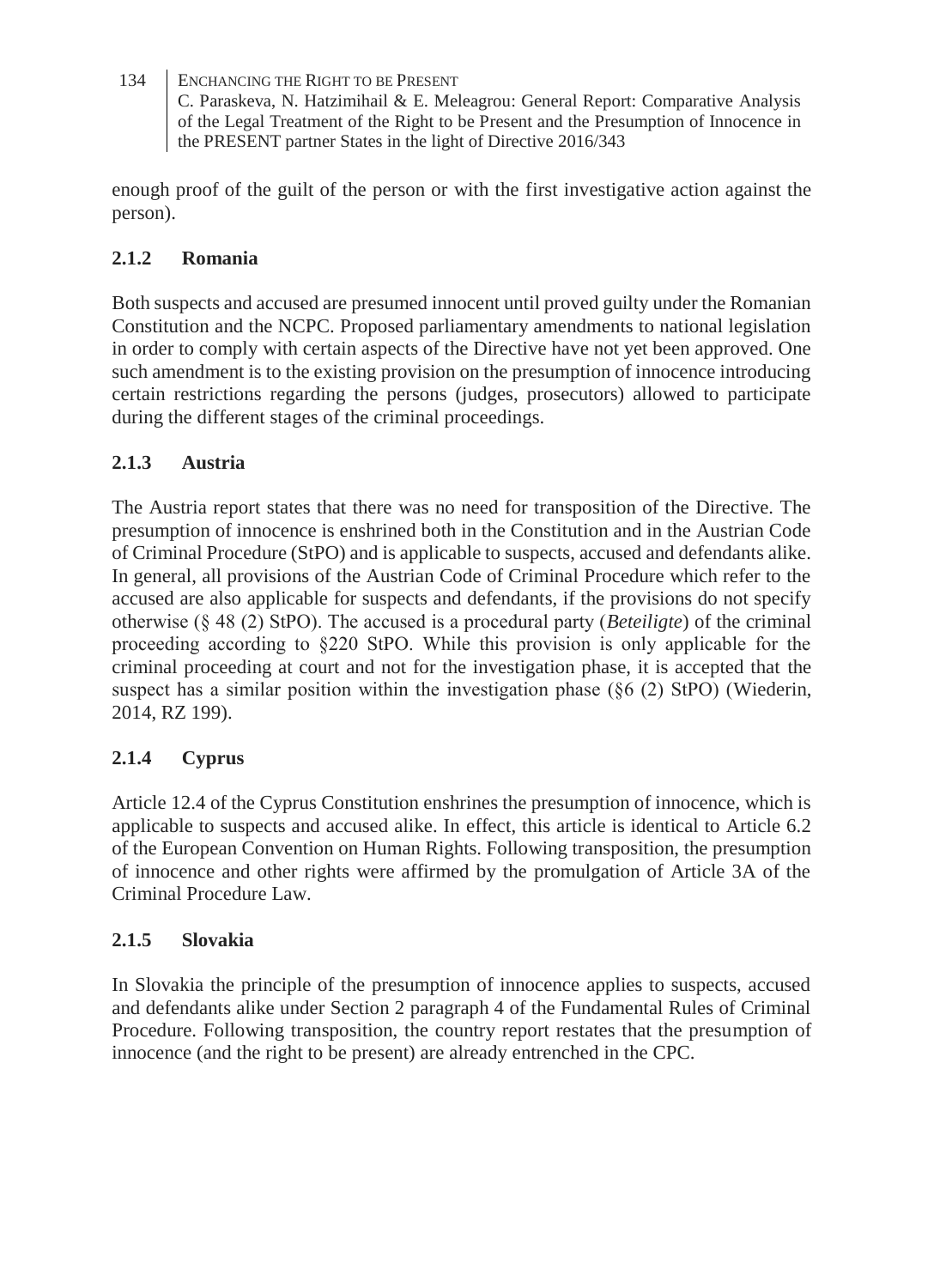### **2.1.6 Portugal**

In Portuguese law, the presumption of innocence, as provided in Article 32 CPR, is directly applicable to the accused only. The suspect is defined as a person who is not aware of being under investigation, and to whom no rights are granted as they are not considered to be a party in the proceedings. From the moment there is sufficient evidence that the suspect in fact did commit a crime he is summoned to the court for, or the Public attorney's office, for being formally accused ( indictment) as is notified of his/her rights, gaining the status of accused and all the guarantees that are available for this procedural subject.The suspect does not take part in criminal proceedings, it is the natural person on whom falls the suspicion of having committed or carried out preparatory acts or execution of a crime, whether he is an author or an accomplice. The suspect may be accused of having committed a crime, gaining the procedural status of accused. In the case the suspicion did not prove to be justified, the suspect is likely to never become aware of having been investigated. The suspect, if called for questioning, or if suspecting that he or she is being investigated, has the right under Article 59/2 CPR to request to be formally accused, in order to be protected by the same rights and guarantees of the accused (right to remain silent, protections against self-incrimination, not being obliged to tell the truth), hence becoming part of the criminal proceedings.

In the Portuguese legal system the actors of the process (procedural subjects) are the court, the Public Attorney, the accused, the defender and the assistant. In some cases there is also another subject, the "lesado", who is someone that, not being part of the proceedings, has suffered damage (For example, in the case of a stolen car, a person who does not own a car but usually makes use of the vehicle for his work is a *lesado*). A *lesado* is not directly involved on the proceedings, since the vehicle did not belong to him or her, but suffers damages for not being able to use the car. Since there was no transposition of the Directive, the country report does not include a section on the evaluation of national legislation after transposition.

### **2.2 Public references to guilt of suspects and accused/remedies for breach (Articles 4 and 10 of the Directive)**

#### **2.2.1 Bulgaria**

There is a special provision regarding the acquitting decisions (when the legal proceedings end without a conviction) of the courts, which stipulates that such decisions cannot contain phrases that may cast any doubts on the innocence of the person.

Accused persons do not have an effective remedy in case of infringement of the presumption of innocence by public authorities as ruled by the European Court of Human rights on numerous occasions (Popovi v. Bulgaria, 09/06/2016; Gutsanovi v. Bulgaria,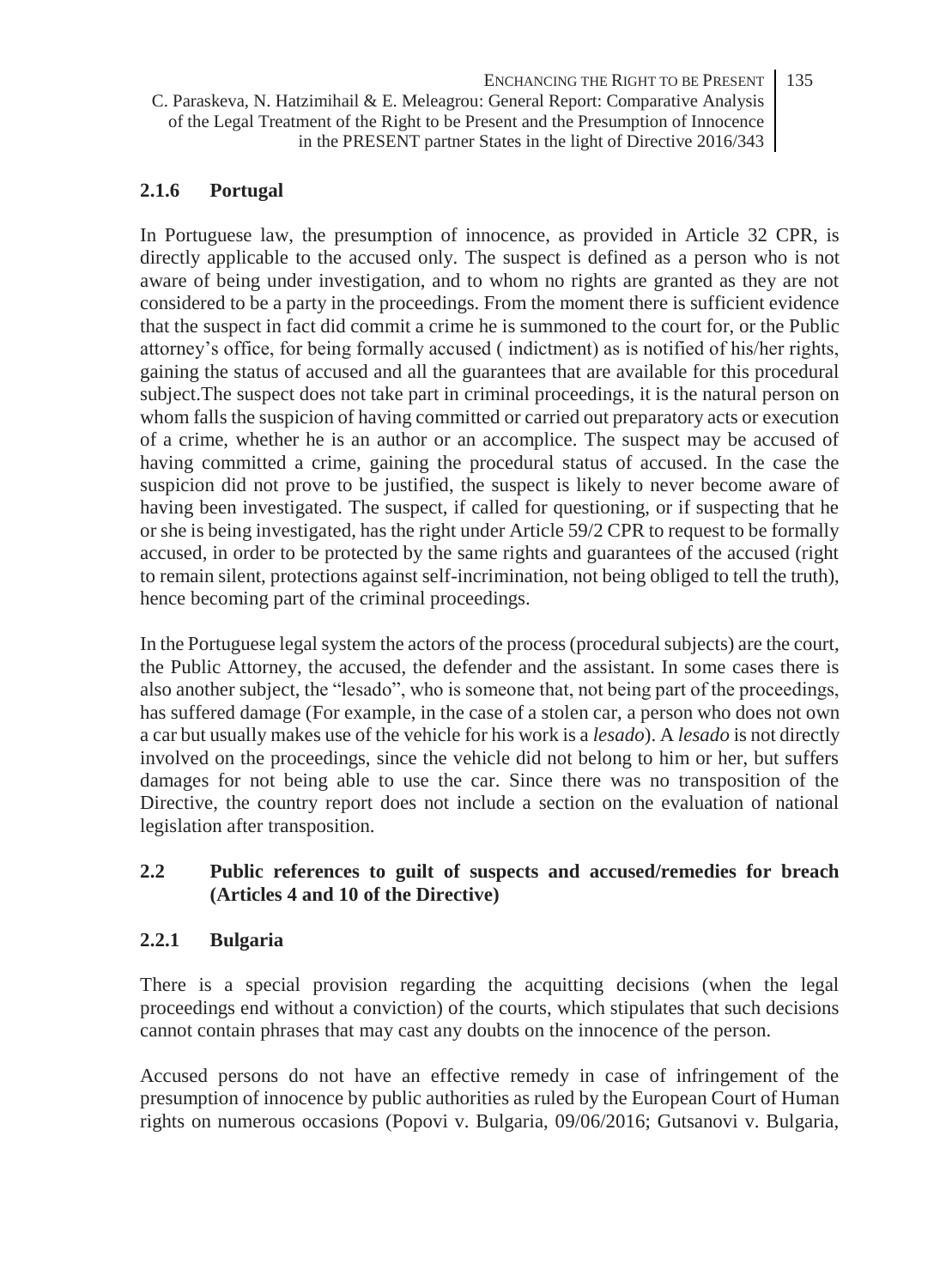15/10/2013). Bulgaria has a law establishing the liability of the state and of municipalities for damages, which is not considered an effective remedy by the ECtHR.

#### **2.2.2 Romania**

Following transposition, the Romanian parliament proposed an amendment prohibiting public statements during the prosecution and trial of the case. The amendment provides that breach of this provision is a criminal offence which is punishable under the law.

### **2.2.3 Austria**

Austrian legislation provides for compensation if there has been a breach of the presumption of innocence by the media (§ 7b (1) MedienG). However, there is no reference whatsoever to public references to guilt by the national authorities.

### **2.2.4 Cyprus**

Following transposition of the Directive, the Criminal Procedure Law was amended (Article 3B) in order to comply with the requirements of Article 4 of the Directive. In effect, the amendment complies fully with the provisions of the Directive and includes definitions of public authority and public statements to mirror those of Recital 17 in the Directive. In addition, the amendment provides a long list of officials covered by this provision.

#### **2.2.5 Slovakia**

There is no mention whatsoever in the country report on the issue of public references to the guilt of suspects and accused nor on remedies for breach.

### **2.2.6 Portugal**

Portuguese proceedings are usually public, in nature, as stated in Article 86/6 of the CPC. Any person has the right to attend the instructional debate and all the procedural acts of the trial phase; the mass media can make a detailed narration of those procedural acts that are not covered by the secrecy of justice. Some restrictions apply. Procedural subjects may request to consult the records or obtain certificates of procedural documents. The Public Attorney may only refuse access to such documents during the investigation phase and only if such publicity would be prejudicial to the investigation or could jeopardize the rights of other procedural participants or victims. Any person with a legitimate interest may request to consult the process or to obtain certificates of parts of it, provided that it is not subject to the secrecy of justice. To that end, it is sufficient that the person demonstrates that there is a relationship of convenience between the subject matter, on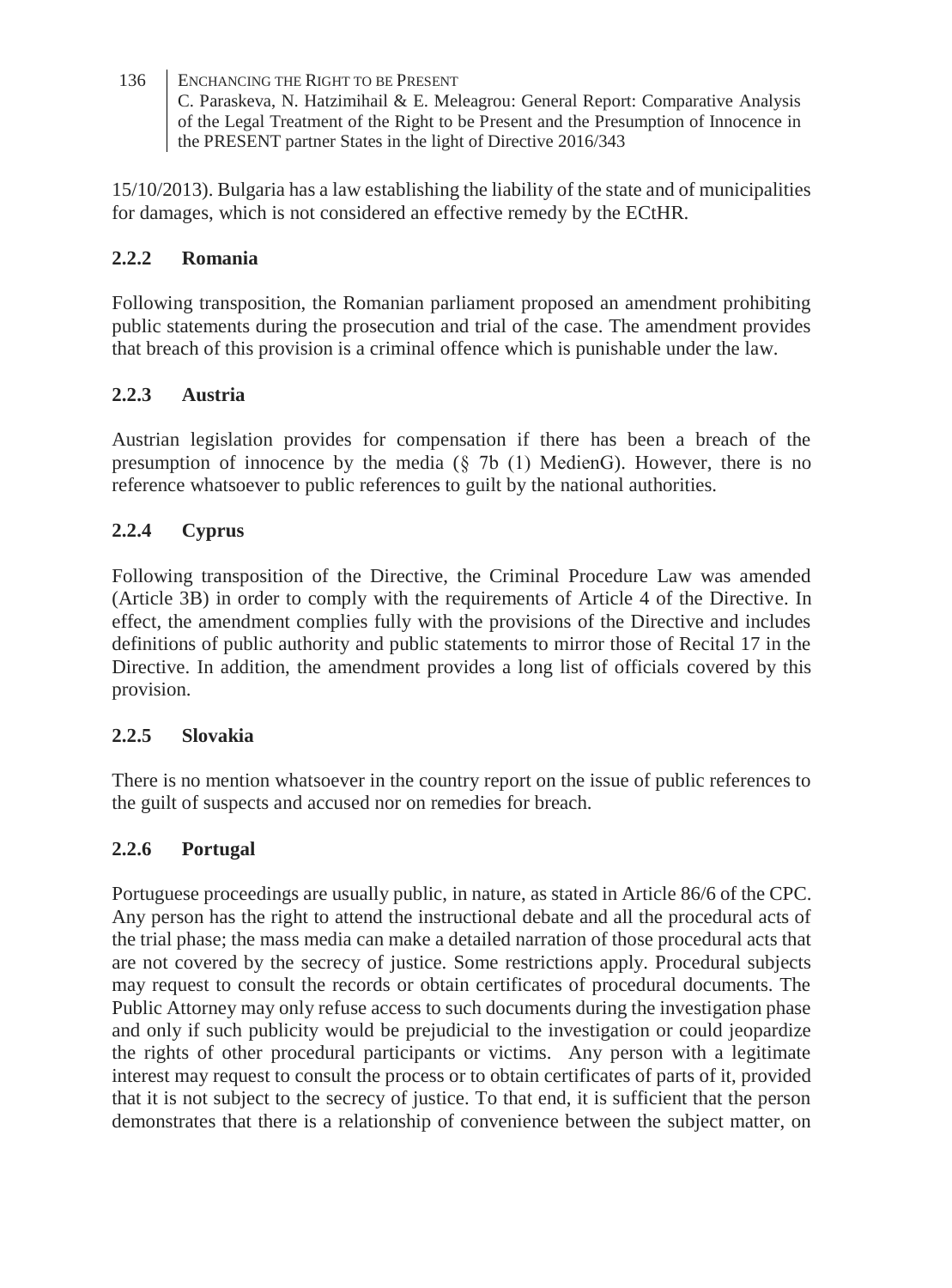the one hand, and an interest that deserves legal protection enabling the request to access certain elements that are in the proceedings. The court is obliged to make such documents available, unless there is a ground for refusal which is stated. The principle of publicity is conditioned by the principle of proportionality.

As for the media, in particular, certain rules apply, such as the prohibition of reproducing documents, or parts of documents, before the first-instance court has decided on the matter; the transmission of images or the reproduction of recordings of any procedural act, including the trial hearing, in order to avoid distorted ideas due to partial and decontextualized transmission; the prohibition of identifying the victims in crimes such as human trafficking and other crimes that may interfere with the victim's right to preservation of their private life, in accordance with the CPR. Media are also not allowed to disclose conversations or communications recorded during the investigation stage without the consent of the actors.

The breach of any of the abovementioned rules constitutes a crime of simple disobedience, punishable with imprisonment up to one year or a fine of up to 120 days (the amount per day will depend on the income of the author of the violation).

### **2.3 Presentation of suspects/accused (Article 5 of the Directive)**

### **2.3.1 Bulgaria**

In Bulgaria the use of special attire for persons suspect or accused of crime was removed years ago. The cases in which the authorities can apply measures of physical restraint are explicitly enlisted in the legislation and there is a requirement for such measures to be appropriate and necessary to the specific case and to the specific person. Nonetheless, measures of physical restraint are often used without enough grounds for their application, especially in trials of public interest (such as trials against politicians and public officials). For that reason, a lot of complaints by accused have been made to the ECtHR.

### **2.3.2 Romania**

Following transposition, the Romanian parliament proposed an amendment prohibiting the use of handcuffs or other similar means of restraint in public during criminal prosecution in order to avoid the perception of guilt.

#### **2.3.3 Austria**

According to the Austrian Questionnaire, the Austrian legislation states that the accused shall appear at court without handcuffs. Only if the accused is in custody (Untersuchungshaft) he shall be accompanied by a guard (§ 239 StPO).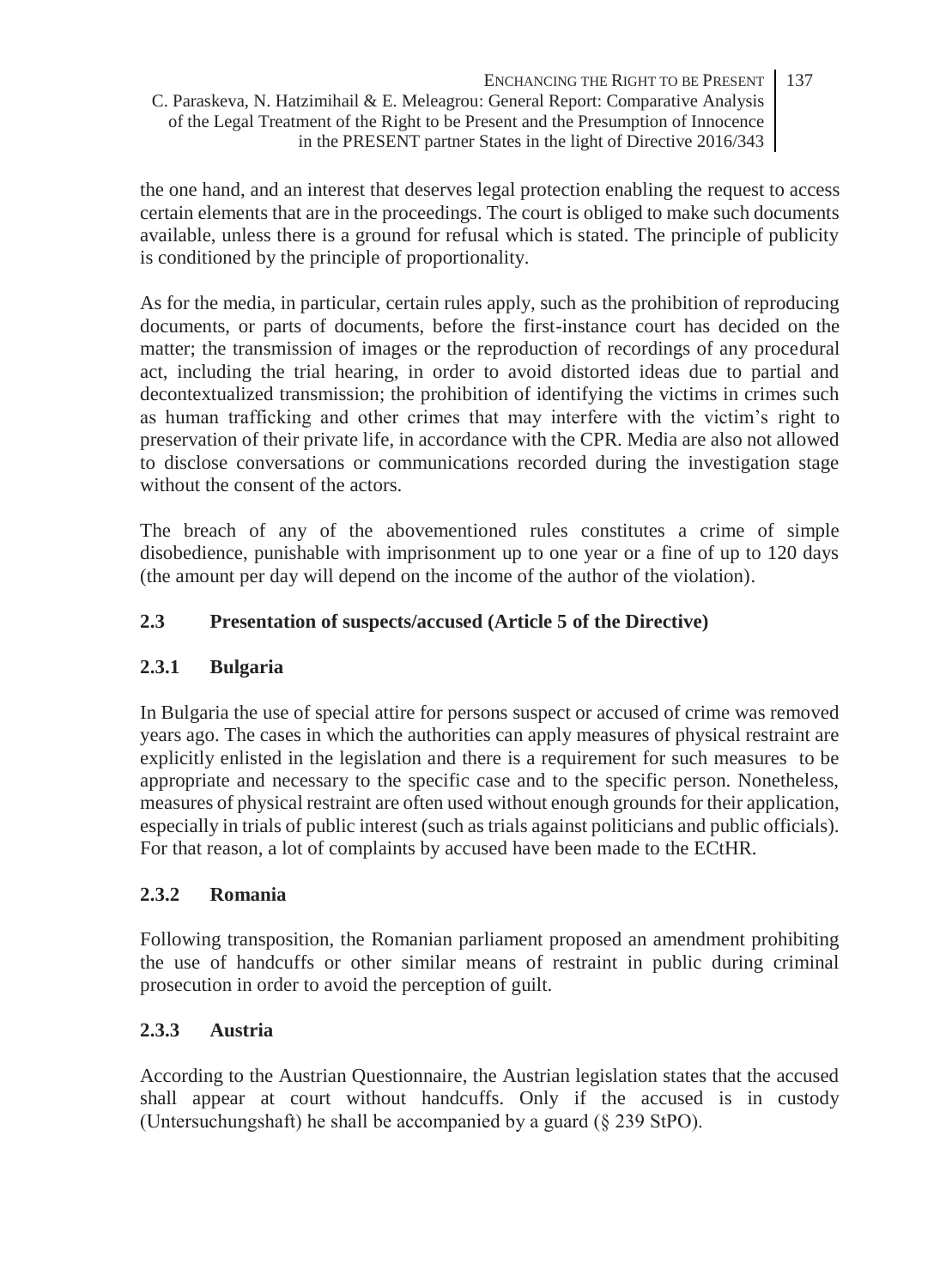### **2.3.4 Cyprus**

There is no mention whatsoever in the country report on the issue of the presentation of suspects and accused as provided by Article 5 of the Directive.

### **2.3.5 Slovakia**

There is no mention whatsoever in the country report on the issue of the presentation of suspects and accused as provided by Article 5 of the Directive.

# **2.3.6 Portugal**

There is no mention whatsoever in the country report on the issue of the presentation of suspects and accused as provided by Article 5 of the Directive, given that no measures have been taken regarding the implementation of the directive in the national legislation. Under existing Portuguese law, in most cases, the accused goes to the Court, accompanied by his attorney (the presence of an attorney is mandatory in all stages of the proceedings). In those rare situations where the accused is in preventive imprisonment, the police shall drive the person to the court and restrain measures, such as handcuffs or such, may be used.

### **2.4 Burden of proof**

#### **2.4.1 Bulgaria**

The burden of proof for establishing the guilt of the accused is on the prosecutor and the investigative authorities. Moreover, para.2 of art.103 CPC explicitly provides that the accused is not obliged to prove his or her innocence.

### **2.4.2 Romania**

The Romanian NCPC provides that the suspect or defendant is not under an obligation to prove his innocence. The national report comments that the burden of proof falls mainly on the prosecution. Following transposition, the Romanian parliament proposed an amendment reiterating the fact that the suspect or defendant are not obliged to prove their innocence.

#### **2.4.3 Austria**

While the burden of proof is not explicitly referred to in Austrian legislation, according to § 4 StPO (Anklagegrundsatz) the prosecutor has the duty to produce the evidence. If there is any doubt that the accused has committed the crime, a verdict of not guilty must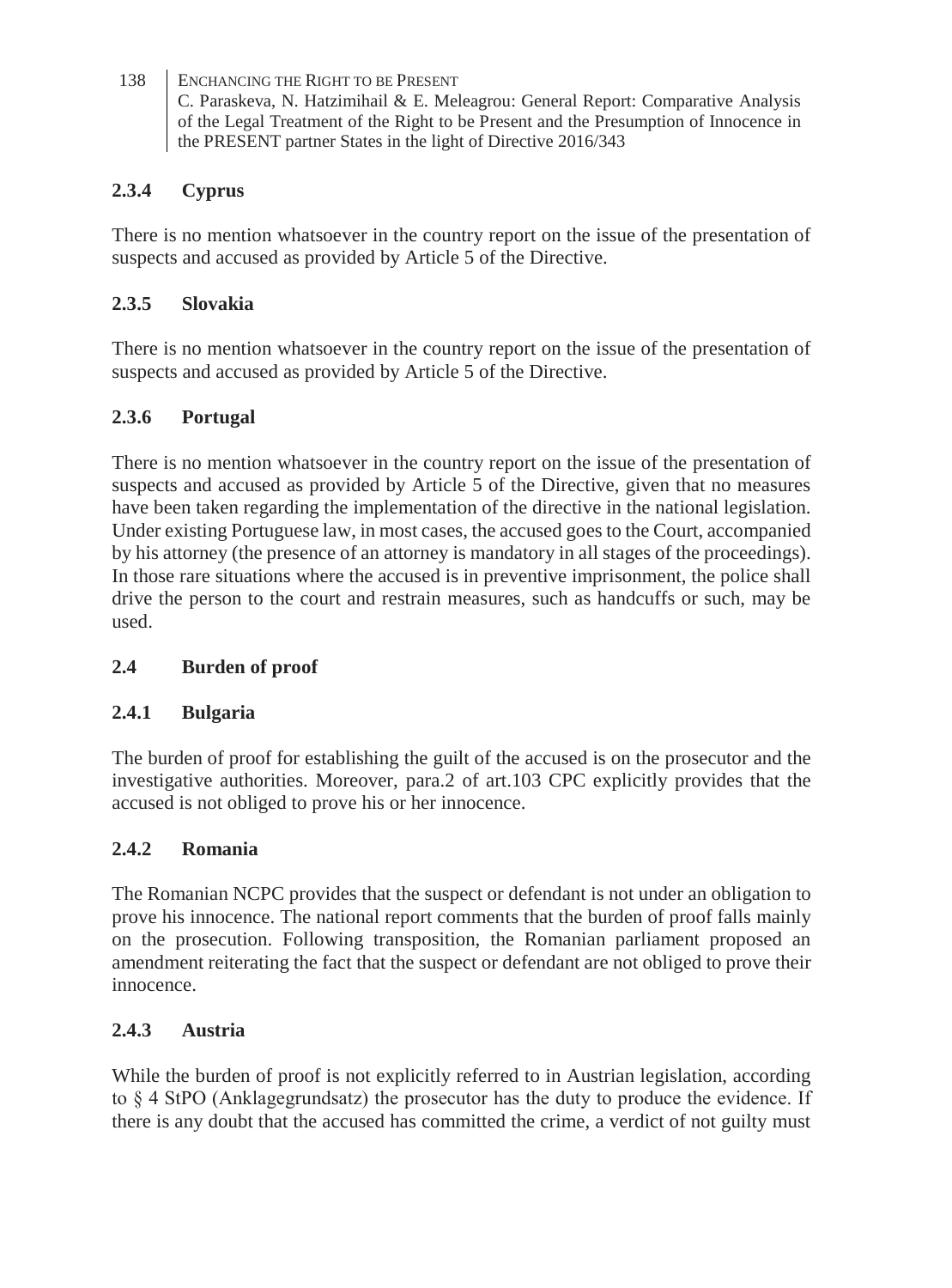be issued; the principle of "*in dubio pro reo*" (if in doubt in favour of the accused) is a legal principle in Austrian criminal law enshrined in § 14 StPO, It is not to be applied in the consideration of evidence, but if there exists a doubt whether the accused has committed a criminal offence. The national report suggests clearly that the issue is also related to the principle of impartiality which is applicable to judges, prosecutors and police under relevant legislation (§ 4 StPO). In addition, in Austria the standard for the burden of proof (*Anklagegrundsatz*) is derived from the principle of indictment regulated in Article 90 of the Austrian Constitution.

### **2.4.4 Cyprus**

Cyprus has had no legislative provision on the burden of proof either before or after transposition). However, case law makes it clear that the burden of proof in criminal cases lies with the prosecution (See for example *Police v. Chrysanthou; Costis Panayi Kefalos v. The Queen*).

### **2.4.5 Slovakia**

In the national report the only reference relevant to the burden of proof is (before transposition) the statement that the prosecution is responsible for the indictment and therefore the burden of proof lies with the prosecution authorities.

### **2.4.6 Portugal**

Under Portuguese criminal law the "accused" is presumed innocent until proven guilty, and benefits from the privilege against self-incrimination. The criminal court must gather all the necessary evidence to prove the crime, and the burden of proof falls on the public prosecutor to prove the crime occurred. The powers of the court in the search for material truth are limited by the object of the procedure defined in the indictment or pronouncement, tempered by the principle of guarantees of defence, set forth in article 32 of the CPR. Thus, it is the duty of the court to order the production of the evidence necessary for the discovery of the material truth, both in relation to the facts described in the indictment or the pronouncement, as well as those alleged by the defence and any that might arise during the trial. In criminal proceedings, there is no real burden of proof in the formal sense and ultimately falls on the judge the task of investigating and clarifying the facts in search of material truth.

As regards the burden of proof in a material sense, the principle of presumption of innocence of the defendant requires that, in case of existing doubt, the matter should always be decided in favour of the accused. The lack of proof cannot result in a conviction, whatever *thema probandum* is in question.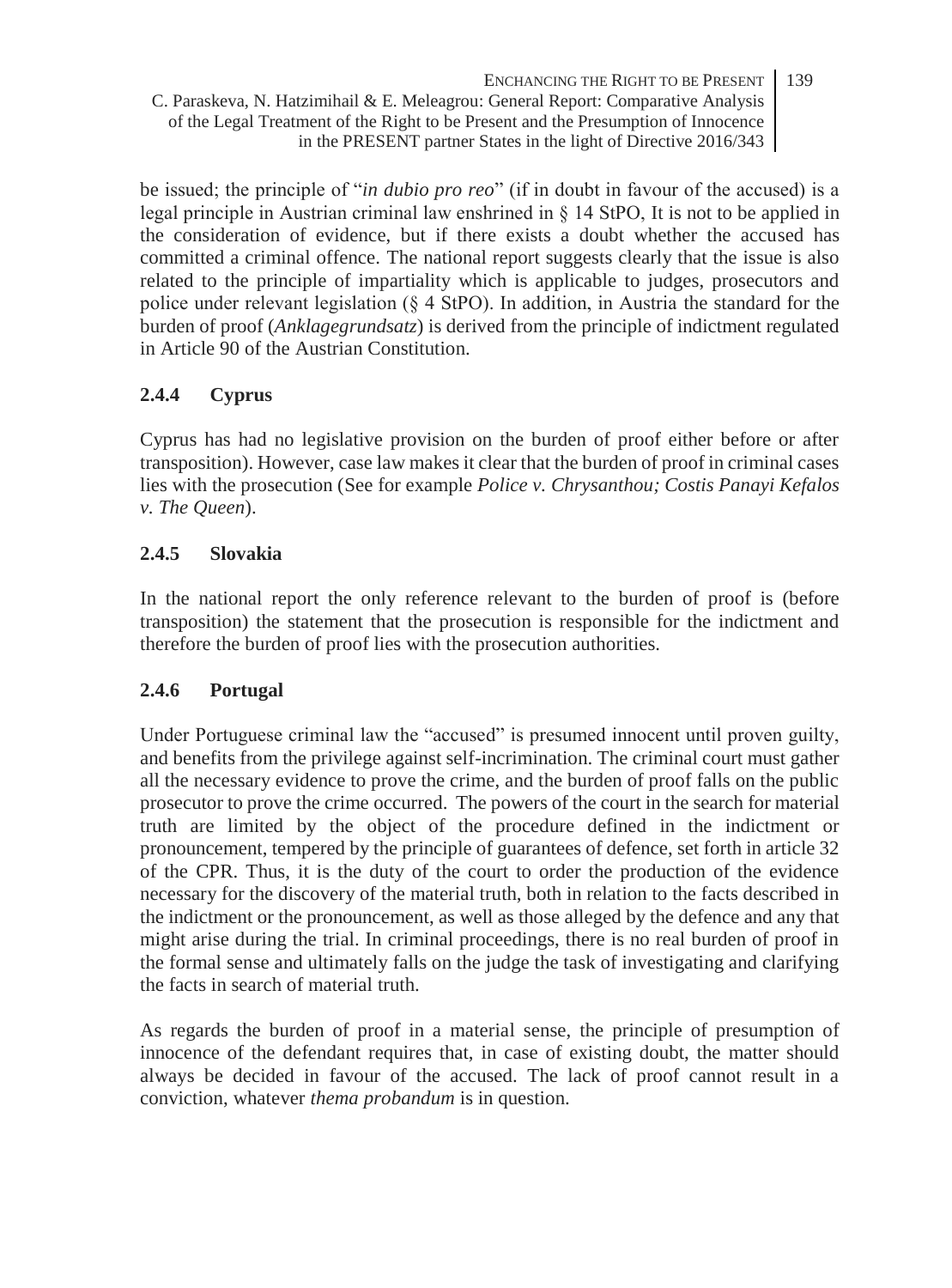#### **2.5 Rights to remain silent/not to incriminate oneself (Article 7 of the Directive)**

#### **2.5.1 Bulgaria**

In Bulgarian criminal procedure, the right of the accused to remain silent is enshrined in Art. 55 CPC, which sets out the fundamental rights of the accused. In addition, under Article 115.4 CPC, it is explicitly stated that "the accused has the right to refuse to give explanations" and that the exercise of this right cannot be held against the accused.

In addition, Article 116 of CPC provides that the confession of the accused about committing a crime cannot be the sole basis for conviction and the authorities retain the duty to gather additional evidence to proceed with the case.

#### **2.5.2 Romania**

The NCPC provides for the right to remain silent at any time during the proceedings. In addition, it provides that remaining silent should not be held as evidence against suspects and accused. Following transposition, the parliament proposed amendments to article 99 in order to include the right of suspects and accused not to incriminate themselves. In addition, there is a proposed amendment to article 116 provides for the right of witnesses not to incriminate themselves.

#### **2.5.3 Austria**

The national report states that the right to remain silent and not to incriminate oneself are provided for under the StPO  $(\S \S 7(2), 49\text{ Z4 StPO})$ , with reference only to the accused. In general, all provisions of the Austrian Code of Criminal Procedure which refer to the accused are also applicable for suspects and defendants, if the provisions do not specify otherwise  $(§ 48 (2)$  StPO). In addition, it is stated that these rights derive from the procedural principle of right to a fair trial as enshrined in Article 6.1 and 6.3 of the ECHR which has the rank of constitutional law in Austria. Also, as with the burden of proof, the report states that this right derives from the principle of indictment under the Austrian Constitution. The accused has the right to be informed regarding the right to remain silent and not to incriminate himself.

According to Austrian settled case law taking into account the defendant's silence on the question of guilt is not excluded under all circumstances. It is only incompatible with the right to remain silent, if a conviction is solely or principally based on the defendant's refusal to answer questions or testify against oneself. The precondition for the admissibility of any conclusions from the defendant's silence is that the incriminating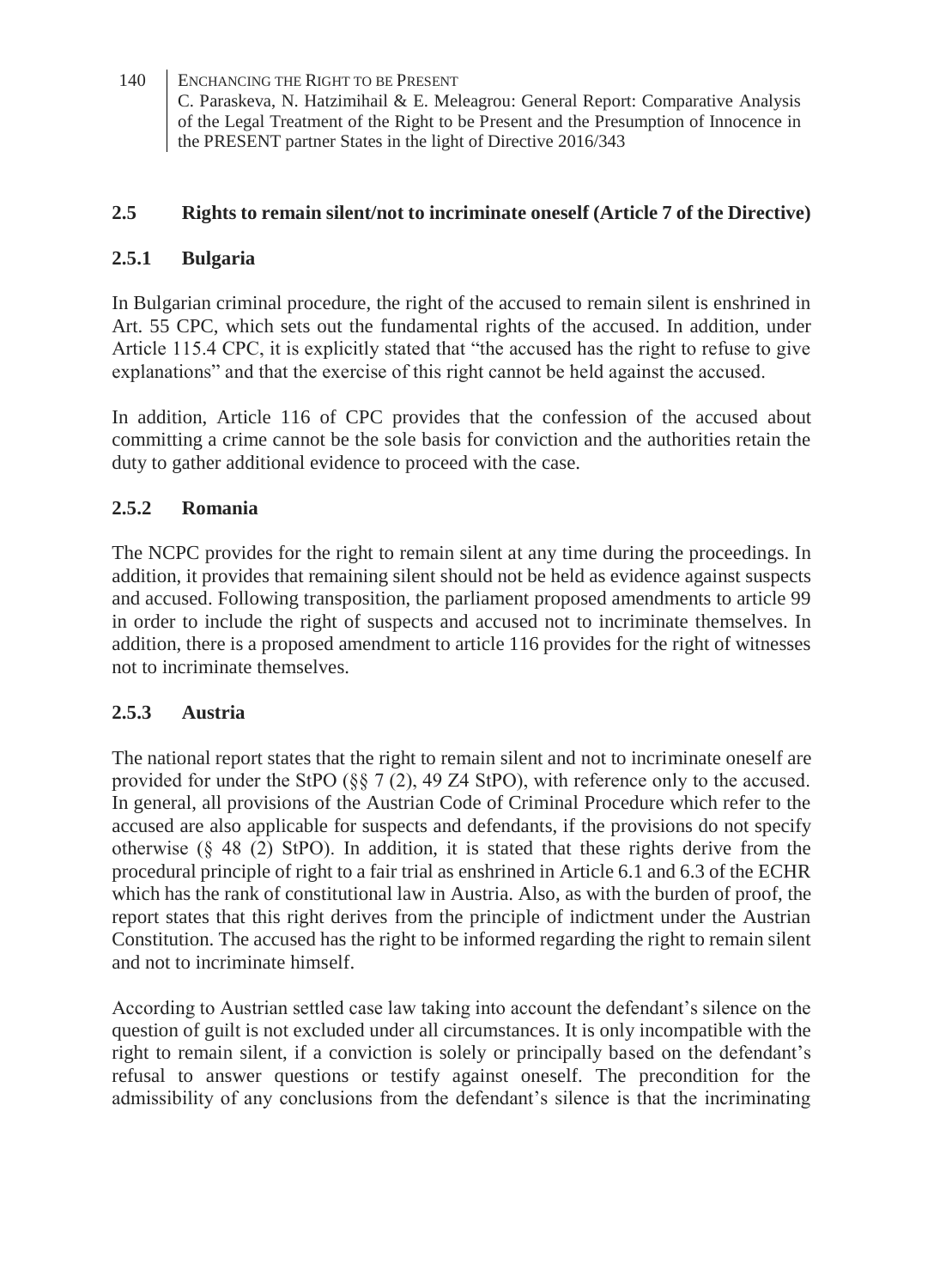ENCHANCING THE RIGHT TO BE PRESENT 141

C. Paraskeva, N. Hatzimihail & E. Meleagrou: General Report: Comparative Analysis of the Legal Treatment of the Right to be Present and the Presumption of Innocence in the PRESENT partner States in the light of Directive 2016/343

evidence "calls for an explanation" ("nach einer Erklärung rufen") by the accused (see RIS-Justiz RS0120768).

Austrian legislation provides for remedies where the rights of the accused to remain silent and not to incriminate oneself are breached as well as in the case of breach of any other procedural right.

# **2.5.4 Cyprus**

Before the transposition of the Directive the right to remain silent and not to incriminate oneself, though not provided by legislation, was well settled in national case law (*Republic v. Avraamidou, 2004*; *Psyllas v. Republic, 2003*; *President of the Republic v. House of Representatives, 1994*). Following transposition Article 3A of the Criminal Procedure Law provides for the right to remain silent and not to incriminate oneself in essentially the same terms as Article 7 of the Directive including the definition as provided in Recital (25) of the Directive. A similar amendment regarding the right not to incriminate oneself was also made to the Rights of Suspect Persons, Arrested Persons and Persons Held in Custody Law 2005.

### **2.5.5 Slovakia**

Under Slovakian Law both rights under Article 7 of the Directive are applicable to suspects and accused. Following transposition, the witnesses also have similar rights.

### **2.5.6 Portugal**

- 1. In Portuguese law, even though national legislative implementation of the Directive is still pending, the accused holds the privilege against self-incrimination. This principle manifests itself in several manners. The best known, is the right to silence, embodied in Article 61/1(d) of the CPC and Article 32/1 of the CPR). However, there are other equally important aspects, such as the right not to testify against oneself (Article 32/2 CPR) and the right to object to the performance of expert body examinations. *Nemo tenetur se deterege*; *nemo tenetur se ipsum accusare*; *nemo tenetur edere contra se*; *nemo tenetur se ipsum prodere* and *nemo testis contra se ipsum* are the most used terms/maxims in regards to the right not to incriminate oneself.
- 2. The right against self-incrimination foreseen in the Portuguese CPC and CPR is in line with Article 6(e) of the ECHR and Article 14 of the UN International Covenant on Civil and Political Rights.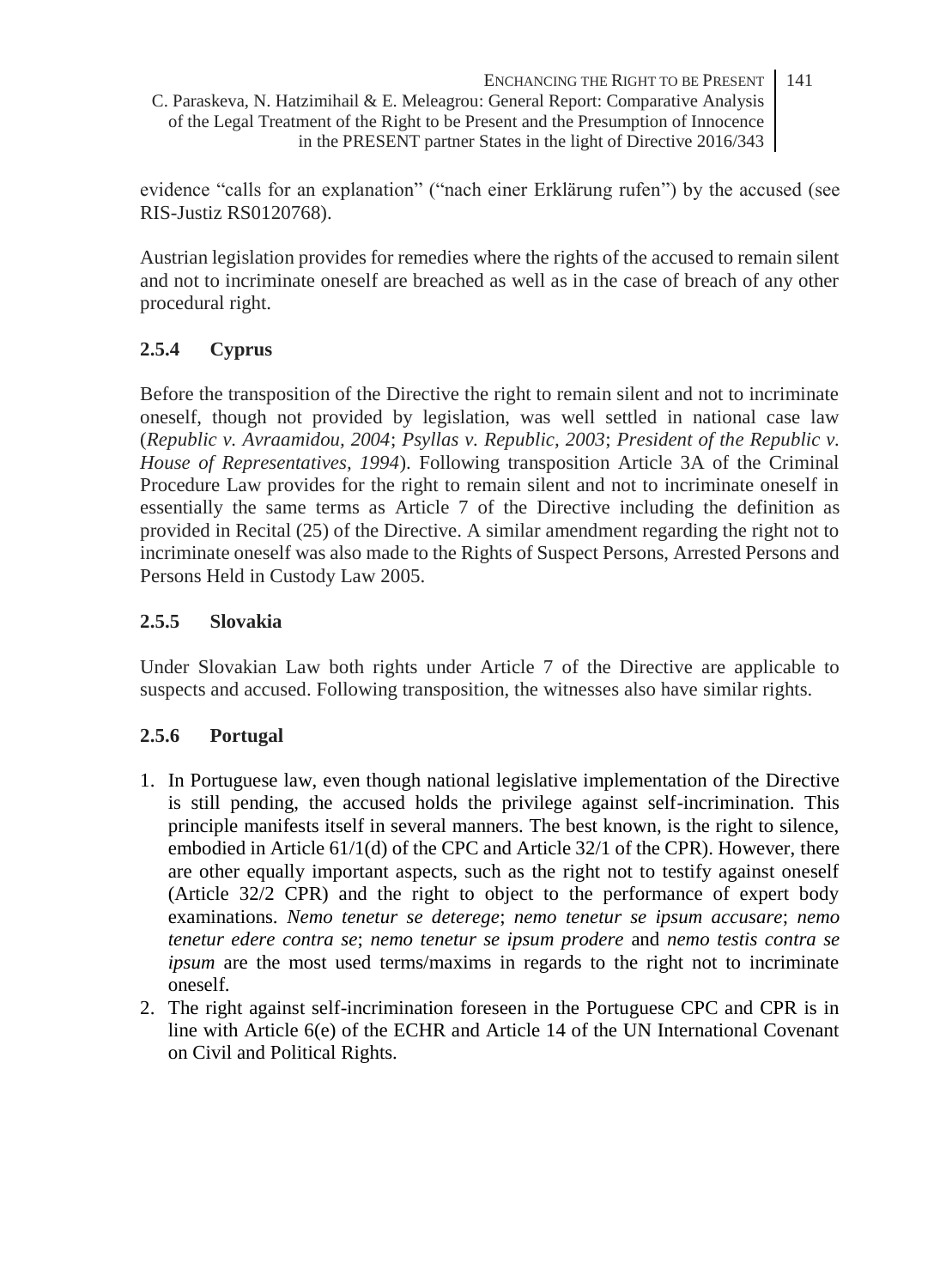#### **3 Comparative observations regarding the existence of minimum procedural safeguards in the six legal systems surveyed**

### **3.1 Presumption of innocence (Articles 1 and 3 of the Directive)**

The Directive guarantees the minimum procedural safeguards to both suspects and accused. The comparative material demonstrates that, in general, and to the extent that there is sufficient information in the country report, the minimum procedural safeguards seem to be applicable to both suspects and accused (and defendants) in the national legislation.

According to the national reports of all six partners, the presumption of innocence is guaranteed in general for both suspects and accused either in the Constitution and the criminal procedure law (Austria, Cyprus) or only in the respective criminal procedure law (Romania, Slovakia, Portugal). In the case of Romania, a proposed amendment purports to strengthen the existing guarantee of the presumption of innocence. In Bulgaria, the procedure role of "suspect" does not exist and the presumption of innocence is guaranteed only for people who are officially accused of a crime.

#### **3.2 Public references to guilt of suspects and accused/remedies for breach (Articles 4 and 10 of the Directive)**

Cyprus appears to be the only country of the six partners of the PRESENT consortium which has fully complied with the requirements under Article 4; though there is no reference for a legal remedy as provided under articles 4.2 and 10 of the Directive.

At present, there is a relevant amendment pending in the Romanian Parliament; there are no references in the reports of Slovakia and Portugal; and Austrian legislation provides for compensation only in the event of breach of the presumption of innocence by the media but not by the national authorities.

It is well settled that the prohibition of public references to guilt derives from the fundamental principle of the presumption of innocence so that the latter would be violated if such references are allowed. Hence, all countries should proceed with the proper transposition of this requirement and of the provision regarding the legal remedies for breach.

#### **3.3 Presentation of suspects/accused (Article 5 of the Directive)**

The requirement that "competent authorities should abstain from presenting suspects or accused persons as being guilty, in court or in public, through the use of measures of physical restraint" (Recital 20 of the Directive) and adopt appropriate measures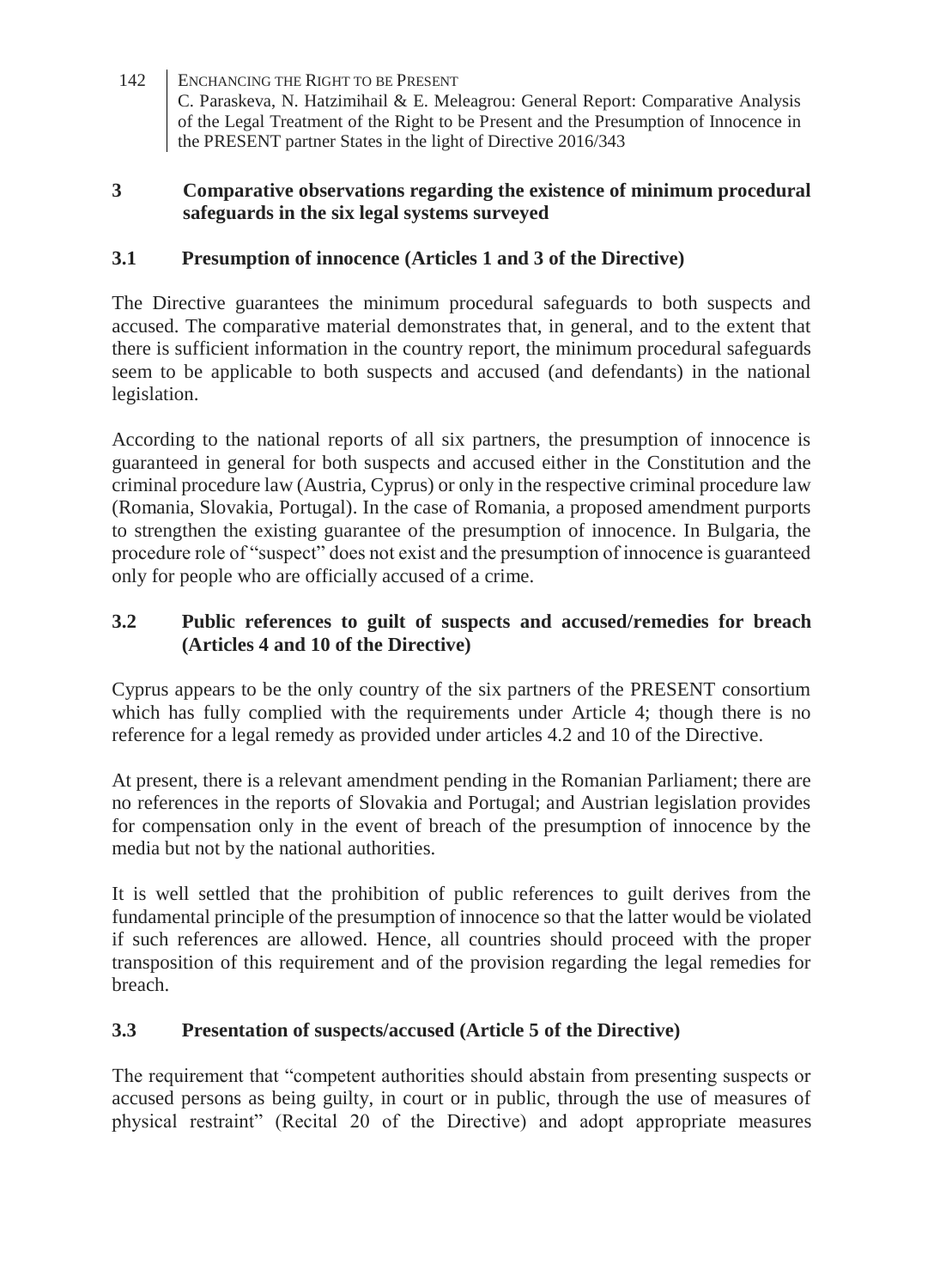accordingly is being complied with in the legislation of at least some of the surveyed Member States, but not all. For example, the legislative amendment proposed in the Romanian parliament would appear, if passed, to be an effective transposition of the Directive in this point. Also, in Austria the accused is accompanied by a guard  $(\xi 239)$ StPO) only when in custody (Untersuchungshaft), in all other circumstances no handcuffs are applied in Court. In Bulgaria, legislation requires the measures of physical restraint to be appropriate and necessary in each case, however, in practice, this requirement is rarely complied with when trials of high public interest are concerned.

### **3.4 Burden of proof**

It is well settled that in states with an adversarial system the burden of proof in criminal cases is clearly on the prosecution. The relevant Recital (23) underlines this fundamental difference between the adversarial and the inquisitorial system by noting that in member states with the latter system, the burden of proof should also clearly fall on judges and competent courts as well as prosecution.

Cyprus is the only country in this comparative analysis with an adversarial system and it is noted that its national report makes no reference to legislative provisions regulating the burden of proof. However, as a common law jurisdiction, its case law, which has binding effect establishes that the burden of proof in criminal cases lies with the prosecution.

Bulgaria and Portugal briefly indicate that the Prosecutor has the burden of proof; in the case of Romania and Slovakia there are brief references that the prosecution is overall responsible to prove the case; whereas the Austrian legislation provides that the prosecutor has the duty to produce the evidence (*Anklagegrundsatz*) and that a verdict of not guilty must be issued if there exists doubt whether the accused has committed a crime. Moreover, the Austrian report suggests that the issue is related to the principle of impartiality applicable to the prosecuting authorities and the principle of *in dubio pro reo* is well entrenched in their criminal code.

It is important to note that a proper transposition of the Directive should make it clear that the burden of proof is on all authorities involved in investigating and prosecuting a criminal offence.

#### **3.5 Rights to remain silent/not to incriminate oneself (Article 7 of the Directive)**

Both the right to remain silent and the right not to incriminate oneself are important aspects of the presumption of innocence for both suspects and accused (Recitals 24-26).

Cyprus has fully transposed the requirement of the Directive regarding these two rights both in the Criminal Procedure Law and in the Rights of Suspect Persons, Arrested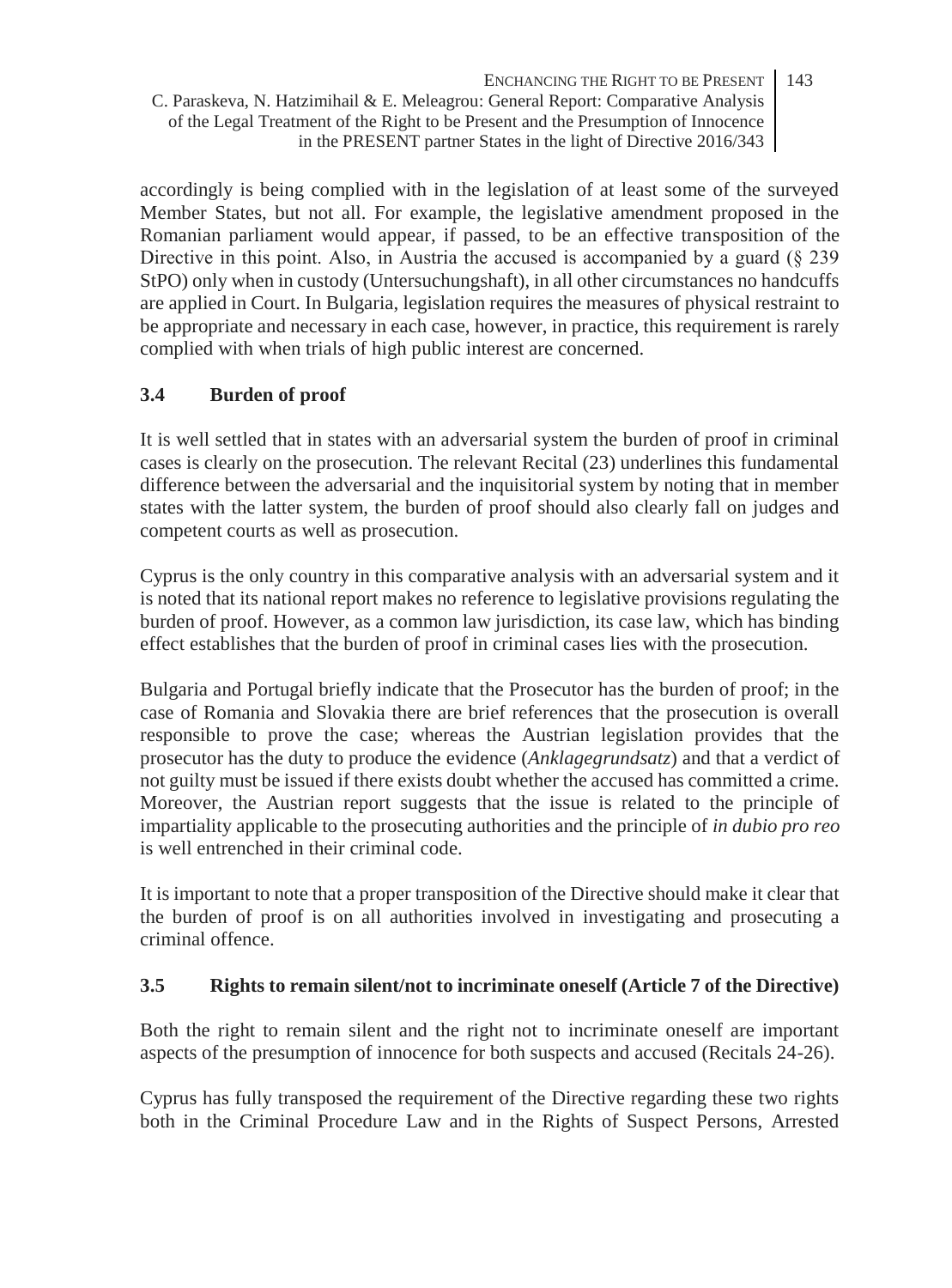Persons and Persons Held in Custody Law 2005, despite the fact that these rights were already safeguarded under well-established case law.

Bulgaria, Romania, Austria, Slovakia and Portugal already included provisions in their domestic legislation safeguarding these rights. However, only the Romanian and Bulgarian legislation explicitly state that silence should not be held against accused persons, whereas under Austrian case law taking into account the defendant's silence on the question of guilt is not excluded under all circumstances.

It is recommended that all countries should include clear provisions complying with the Directive requirement (Article  $7(5)$ ) that the exercise of the rights to silence and not to incriminate oneself by the suspect/accused is not used against them as evidence that they have committed a criminal offence.

#### **Part II: Right to be present**

#### **4 Right to be present at the trial and right to a new trial (Articles 8 and 9 of the Directive)**

#### **4.1 Bulgaria**

The right of the accused to be present is provided by article 55 CPC which also provides for the requirements for holding a trial in *absentia*. In the case of a "serious crime" the presence of the accused is mandatory except where the Court decides that his or her absence will not obstruct the proceedings and certain requirements are fulfilled including proper summoning and provision of the information regarding the right to a lawyer and the information regarding the consequences of not being present. The CPC also provides for "diligent search" when the accused is not found at the address provided.

The CPC provides for a retrial when the trial was conducted in the absence of the accused if they did not know of the proceedings against them. However, the remedy is not available to an accused if the court determines that the accused knew of the proceedings and they chose not to appear. Regarding accused persons who are outside Bulgarian territory, the case law provides that courts must comply with mutual legal assistance treaties where available and with the mechanism of EAW when the address of the accused is within the EU. When neither of the above is applicable and the address of the accused is not known, then the court may proceed with the trial in the absence of the accused without summons. Retrial is available as a remedy when the court failed to apply available remedies for summoning the accused.

Following transposition, the national report states that only minor amendments regarding trials in absentia were made. In particular, the CPC was amended to introduce a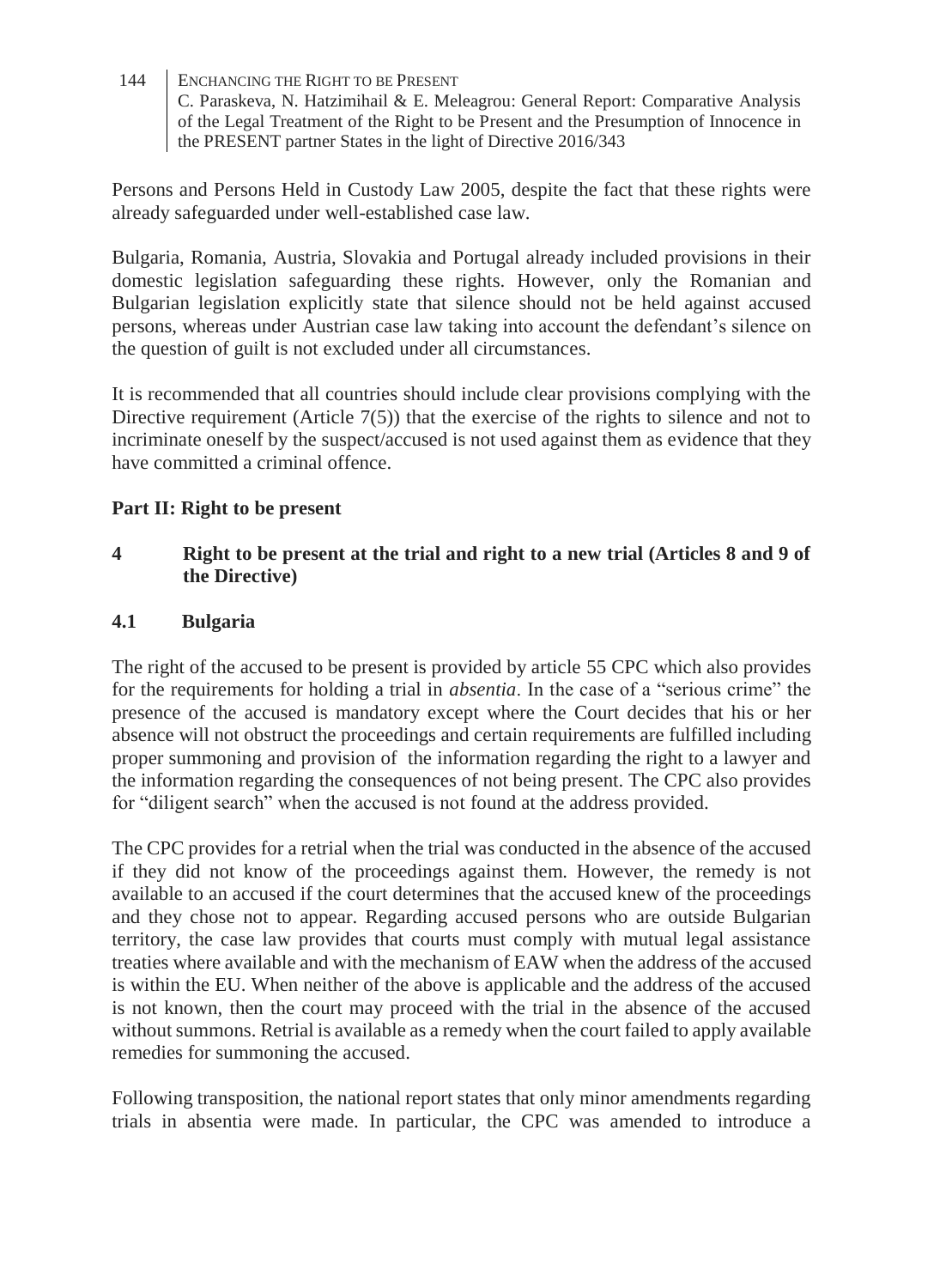"preliminary hearing": Before this hearing the court is obligated to send to the accused all the information regarding their procedural rights and the consequences of nonappearance; the preliminary hearing is postponed if the accused fails to appear when their presence is mandatory. If the accused, having been duly informed of the proceedings, fails to appear, then the trial can be conducted in their absence. In addition, under national case law, if the accused knew of the criminal charge, the courts consider that they knew of the proceedings, even if the indictment was not properly served.

Following transposition, the national report states that the practice of summoning the accused by telephone may be in breach of the Directive; similarly, it is noted that whether or not a 'diligent search' was actually carried out remains in the discretion of the judge and has not been provided for properly in a legislative enactment.

### **4.2 Romania**

Article 364 of NCPC provides for the defendant's right to be present at trial, the defendant's presence is described as mandatory. A trial can take place in absentia where the defendant having been duly summoned fails to appear; also, the defendant has the right to request for the trial to take place in his absence when he is represented by a lawyer, but the court may reject such a request if it considers that his presence is necessary. Where the defendant is unable to attend due to ill health the court may order postponement of the trial.

Article 446 of NCPC provides for the reopening of criminal proceedings in the event of conviction in *absentia* and the convicted person requests re-trial within a month and a day from when he became aware that there was a criminal case against him.

Following transposition of the Directive the proposed parliamentary amendment to article 364 of NCPC provides that a trial in absentia may only occur when the defendant has been properly summoned and is fully informed of proceedings and decisions. In addition, the amendment provides that in the event of a final judgment issued in absentia the defendant should be informed of the right to a new trial or appeal which would allow a new trial on the merits.

#### **4.3 Austria**

Under  $\S$  6 StPO the accused has a "duty to be present during court proceedings" and the right to contribute to the entire criminal proceedings. According to  $\S 427 (1)$  StPO a trial in absentia may only be held in the following circumstances: the offence is classified as a misdemeanour (*Vergehen*), which means that the offence was committed in negligence (fahrlässig), or was a non-negligent act punishable by deprivation of liberty for not more than three years; the accused has been properly informed of all charges and participated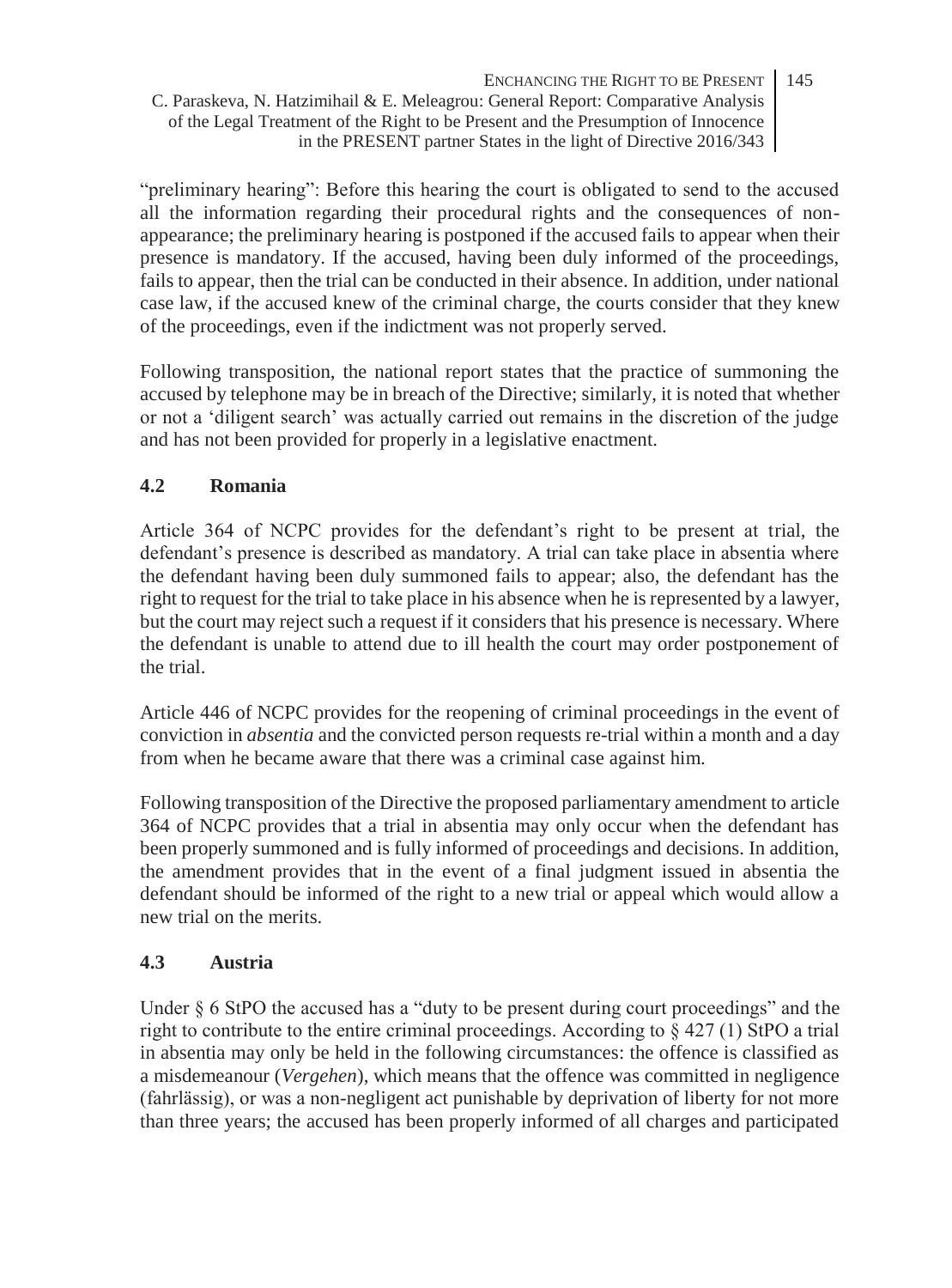during the earlier stages of criminal proceedings; the accused was formally summoned so that he was provided with all necessary information regarding the consequences of nonappearance and the possibility of a trial in absentia (§ 472 StPO: *Abwesenheitsverfahren*; see also § 491 StPO*: Mandatsverfahren*). Austrian legislation provides that if these conditions prevail, the judge has the discretion to decide whether the presence of the accused necessary for the comprehensive evaluation of the case or if a trial in absentia can be held.

Under national case law an accused adult may waive his right to be present during any stage of the trial by making a personal and unequivocal declaration to that effect (RIS-Justiz RS0115797).

The accused has the right to appeal a verdict that was taken in absentia within 14 days of its delivery. The appeal is successful only if the accused proves that his presence was not possible in which case the verdict is reversed and a re-trial will take place. The accused must prove that an irrefutable obstacle (*unabweisbares Hindernis*) prevented him or her from being present at trial.

### **4.4 Cyprus**

In Cyprus, Articles 11 (2) (c) and 30 (3) of the Constitution guarantee the right of the accused to be present during their trial. In addition, article 63 of the Criminal Procedure Law provides for the right to be present and for the Court' s discretion to remove the accused and hold the trial in his absence or allow the accused not to be present during any stage of the trial (*Republic v Demetriades*, 1973, citing *R v Jones*, 1972 with further reference to *R v Abrahams*, 1895).

Historically, a trial in absentia is very rare in Cyprus.

In the process of the Directive's transposition, the draft Article, proposed by the Law Office of the Republic in implementation of the Directive's provisions allowing a trial in absentia when the conditions stated in Article 8(2) of the Directive were met, was abandoned following the opposition by the Supreme Court of Cyprus, which argued that the existing common law regime was more protective, in its application, of the rights of accused persons to be present that the proposed legislative enactment, which would have been perceived as removing the courts' discretion to stay proceedings.

#### **4.5 Slovakia**

According to the country report national legislation in Slovakia provided for all aspects of the right to be present at trial before the transposition of the Directive and therefore no amendments to the CPC were necessary.  $\S 2(7)$  CPC guarantees the right to be present at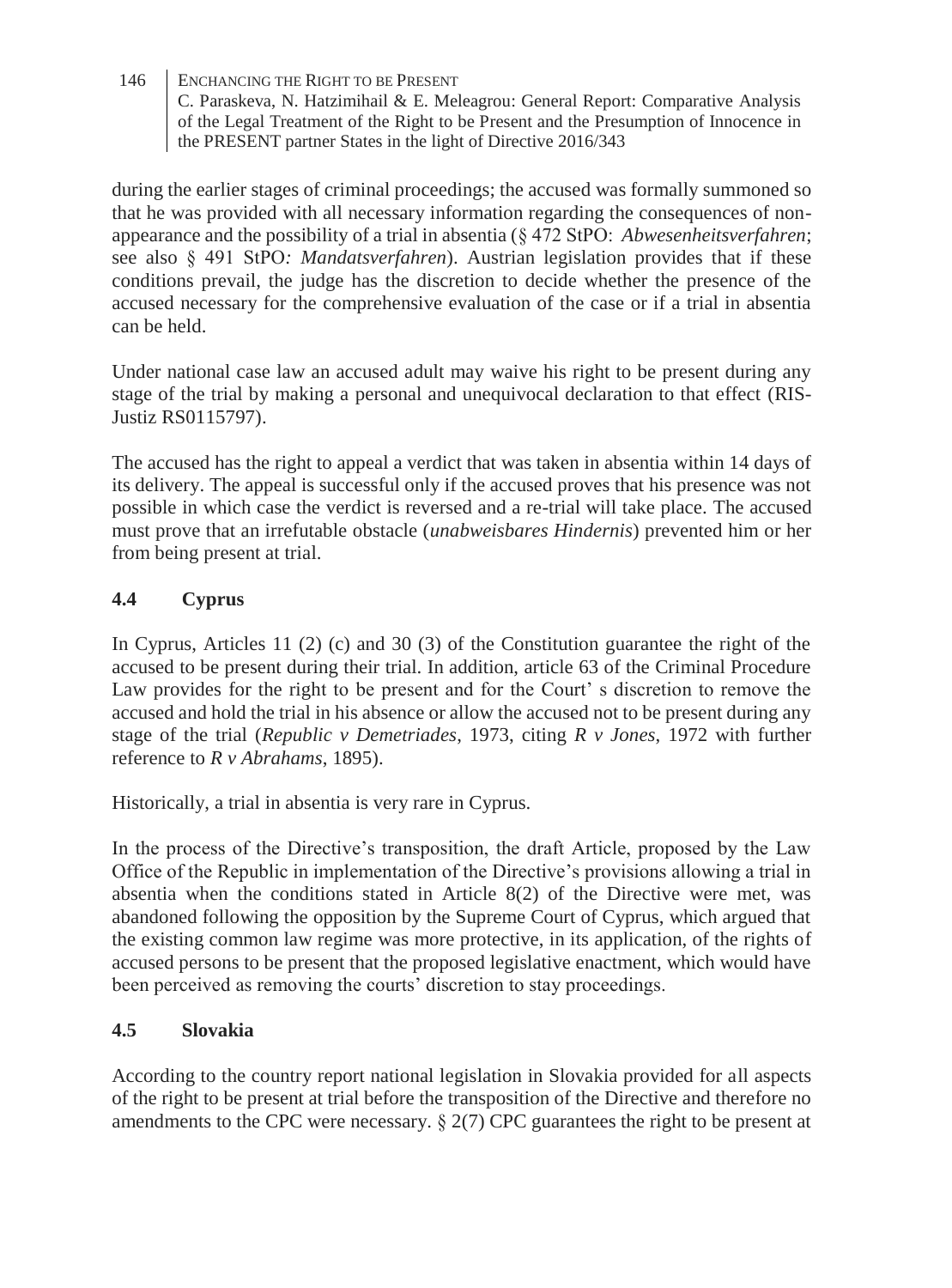trial. Trial in absentia is allowed if certain conditions are met cumulatively: the indictment was duly served and the defendant was properly summoned to the hearing; the defendant was given the opportunity to participate during criminal proceedings before law enforcement authority and was advised of his right to review the file of his case and file relevant petitions; the defendant was advised that the trial may be held in absentia and the court considers that a trial in absentia can be held without compromising the proper administration of justice.

The CPC provides for criminal proceedings against fugitives and accused with the status of "vulnerable persons" so that their procedural rights to be informed of the charge against them and to be present during trial are duly protected. In the case of fugitives, the CPC provides for legal remedies in the event that the conditions for holding a trial in absentia are not met such as an appeal (or an extraordinary appeal).

### **4.6 Portugal**

Article 332/1 of the CPC provides that the presence of the accused is mandatory at the trial hearing. However, a trial in absentia seems to be allowed if the accused is "unjustifiably absent" and the court does not consider that his presence is necessary to the hearing. The national report acknowledges that there are problems in properly notifying the accused regarding the date of the hearing and judgment. As things stand available notification does not ensure that the accused was made aware of the criminal charge. The current legislation does not provide a legal remedy for the breach of the right of the defendant to be present.

Since 15 December 2000, the method of notification by simple post has acquired clear relevance, to the detriment of notification by personal contact and by means of registered mail, as a measure of simplification and in order to prevent procedural delays. The introduction of the simple post ( mere deposit, with no assurance of reception by the accused) as a form of notification, was considered as justified by the legislator, paying attention to the duty of the accused to notify the police, and Public Attorneys' office of any change of residence. The accused is obliged, under Portuguese Law, to notify his absence from his residence for a period longer than 5 days, and on him/her falls also the obligation to report change of residence. In case the accused violates his procedural obligations by not reporting his new address or by giving an incorrect address he/she shall be considered notified with the mere deposit of the summons at the address that is mentioned in the records. Article 373/3 states that, when the accused is absent, the sentence is read before his attorney, the accused is considered to have been notified of the decision; Similarly, paragraph 372/4 adds that reading is tantamount to the notification of the procedural subjects that are to be considered as present.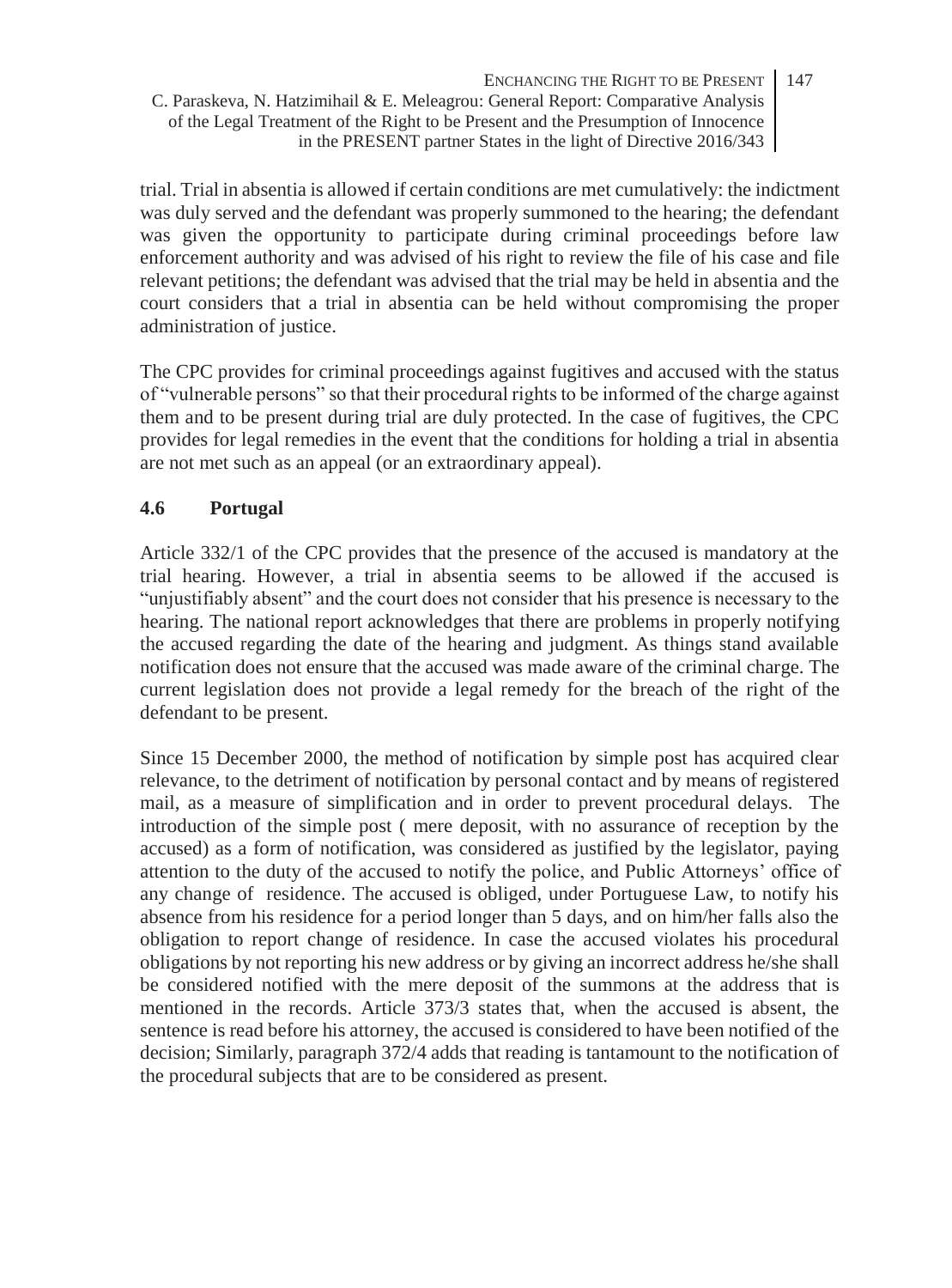That is to say, that an act which is the decisive moment in which the court issues the verdict of guilt or innocence, determines the liability and its effects, grounds the reason for what has been decided.

### **5 Comparative Remarks and Implementation of the Directive**

In this Section, we shall consider in more depth the three main aspects of the legal treatment of the right to be present: notification (5.3); trial in absentia (5.4); and remedies such as the right to a new trial (5.6). Each sub-section includes comparative observations and a consideration of best practices that emerge from this study.

### **5.1 The Directive**

The right of suspects and accused to be present at their own trial is one of the critical aspects of the right to a fair trial and all member states should ensure that it is properly safeguarded (Recital 33).

A suspect or accused must be properly informed of the trial by being summoned either in person or otherwise but in such a way as to make available to him/her all the necessary information regarding the date and place of the trial and informing him/her of the consequences of non-appearance (Recital 36). Whether or not the way a person has been notified of an impending trial in a way as "to ensure the person's awareness of the trial", will depend on the particular "diligence" shown by the authorities in so informing that person as well the diligence by the person in receiving the relevant information Recital 38).

The provisions regarding the proper notification of the suspect or accused are crucial in that a trial in absentia may be held (Article 8. (a)) and an enforceable decision on guilt or innocence handed down, when it can be demonstrated that the person concerned had been duly informed of all the details regarding the trial and of the consequences of nonappearance. In the event that an accused cannot be located despite "reasonable efforts" having been made, a trial in absentia may be held but the accused or suspect has the right to request a new trial once informed of the decision (Article 8.4).

### **5.2 General observations as to Implementation**

There are none or only minor amendments or proposed amendments (Bulgaria, Romania), following transposition of the Directive. In Cyprus, the legislator prefers to retain the discretion of the judge, rather than legislating for the specific circumstances under which a trial in absentia may be legitimately held, the argument being that the court's discretion would promote better compliance with the Directive on this issue. In Austria, the judge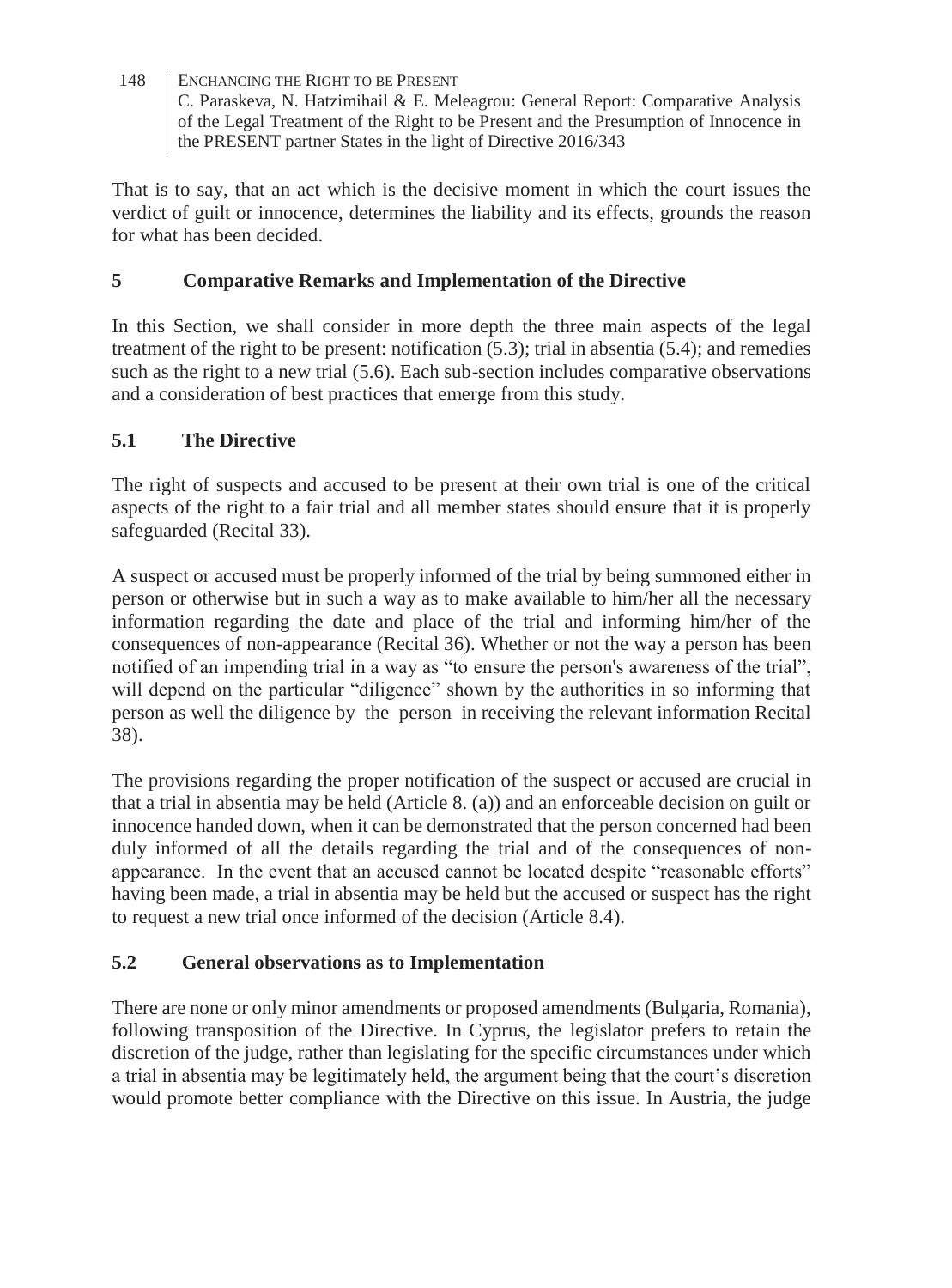discretion is only exercised once the specific requirements regarding the cases in which a trial in absentia can be held have been met (§ 427 StPO).

The Bulgaria national report underlines a couple of issues with existing legislation post transposition in relation to properly notifying/summoning the accused which can be easily tackled as they are already singled out.

In the case of Portugal however, where there has been no transposition, existing legislation appears to be suffering from significant failures to safeguard the right to be present; no legal remedy for its breach is evident. Though it is stated that the presence of the accused is "mandatory" at trial in absentia is allowed when the accused is "unjustifiably absent" a vague and unclear reference to the circumstances under which the trial can be held in his absence. The report itself concludes that there are other problems relating to proper notification of the accused regarding the criminal offence and the date of the hearing amongst other. It is recommended that the legislator follow the example of Austria or Bulgaria in introducing legislative provisions to comply with the **Directive** 

Most of the country reports provide detailed information regarding the protection of the right to be present at trial, the circumstances under which a trial in absentia may be held as well as the possibility of retrial as a remedy for breach of the right. In general, the main requirements of the Directive seem to be fulfilled at national level (with the exception of Portugal), and there are legal provisions (or case law) regarding the formal summoning of the suspect/defendant to the proceedings, the provision of proper information regarding the charges and the consequences of not being present, the right to be represented by a lawyer instead and the circumstances under which a trial maybe held in the absence of the accused. In reviewing the reports and comparing legislation and case law (to the extent that it was made available and clear), certain observations and recommendations regarding compliance with the Directive and best practice are set out below.

#### **5.3 Notification of the suspect/accused**

#### **5.3.1 Bulgaria**

The *Bulgarian* report provides a comprehensive picture of the notification procedures which with only minor adjustments are the same as before transposition. Under Bulgarian procedure summons and other documents are delivered to the accused by Court officials, appointed following special selection procedures, or other appropriate officials. Apart from the accused, officials can deliver such documents to other responsible persons such as family members, employers, neighbours and the lawyer of the accused. The summon is served following a singing of a receipt. The means of summoning are used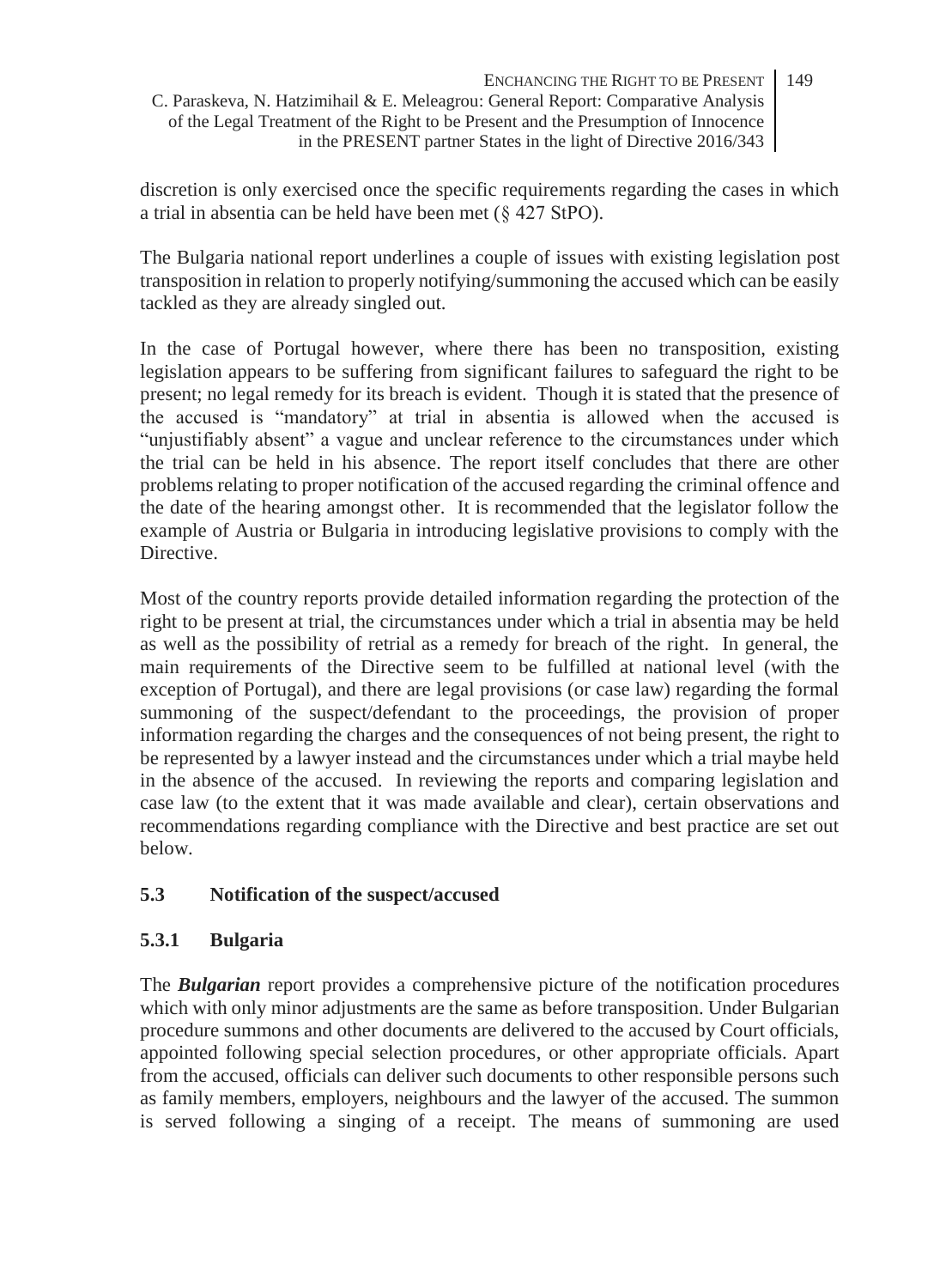cumulatively. The information provided includes the right of the accused to be present at Court and to have access to a lawyer as well as information regarding the consequences of not being present at trial. In case where the accused has provided the address to the authorities and subsequently was not found on that address, prevailing case law requires a "diligent search".

Following transposition of the Directive the same practices for conducting a diligent search continue to be followed and the courts always "make an ad-hoc assessment" whether the measures taken to find the accused were adequate. In the event that the court finds that the search was not sufficiently effective, it orders a retrial or reopening of proceedings at first instance. The Bulgarian report notes that the fact that what constitutes a "diligent search" is not provided in legislation (though clear under case law) can be problematic. A common consensus amongst judges is that proceedings in the absence of the accused are an exception and therefore there is a high standard in conducting a "diligent search" to notify the accused properly.

Bulgarian case law appears to follow ECHR jurisprudence in considering that an accused has waived their right to be present when, whilst under supervision measures, he cannot be found at the address provided. According to the Bulgarian national report it appears that after the transposition of the Directive the settled case law provides that "if the accused knew of the criminal charge, the courts consider that he or she knew of the proceedings even if the indictment was not duly served".

The summoning of accused outside the Bulgarian territory is conducted in accordance with international and/or bilateral treaties and the European arrest warrant whenever the address of the accused is within the EU and known to the authorities. In all cases when the accused is not within the territory of Bulgaria and their address it not known to the authorities, then the authorities should undertake all necessary/reasonable efforts to locate them. It appears that there is no provision for the accused to expressly waive their right to be present at trial.

### **5.3.2 Austria**

In *Austria* the summons to the accused is sent by "registered personal delivery", which cannot be received by any other person than the recipient; the recipient signs a confirmation which is then filed under the internal system to which the criminal judge and his office has direct access. However, if the accused has failed to pick up the summons and the police has confirmed that they were at the address for a period of two weeks, then there is a presumption that the summons were still personally delivered. The information in the summons includes the date of the proceedings, the subject matter of the trial, the main facts of the case and their legal consequences, the consequences of non-appearance and the possibility of a trial in absentia. Under Austrian case law an adult can waive their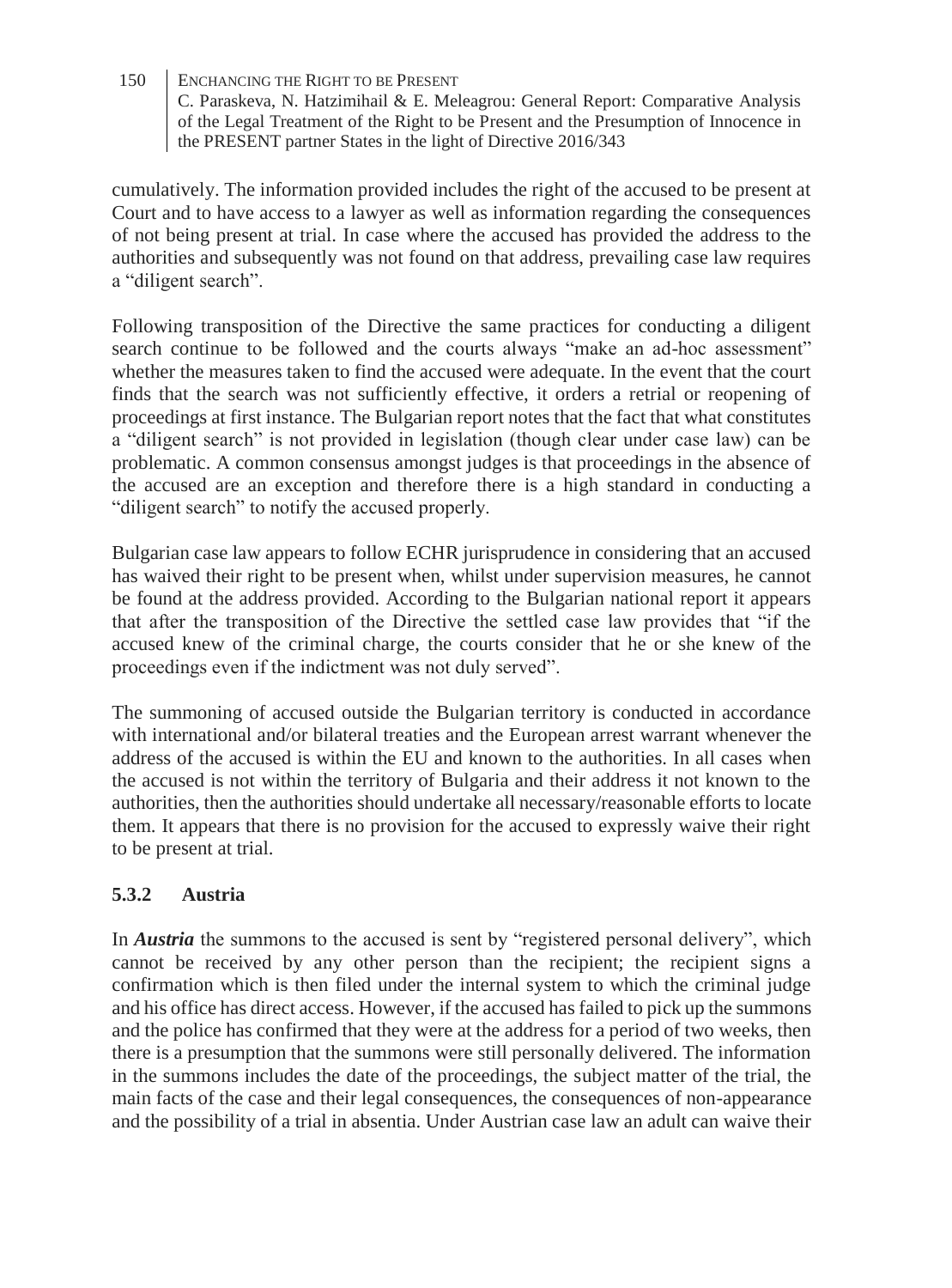right to be present during any part of the trial by making a a personal and unequivocal declaration.

Since 2015 there exists a special procedure which allows under specific circumstances a penal order *(schriftliche Strafverfügung*) to be issued without holding a court proceeding (*Mandatsverfahren)*. One of the preconditions for the admissibility of this procedure is that the accused had the right to be heard in the case and that he explicitly forgoes the possibility of a criminal proceeding to be held (§ 491 (1) 1 StPO).

### **5.3.3 Romania**

In *Romania* the accused (suspect and defendant) is summoned by "written citation" by Court officials or local police, post or courier service. However, the law allows for such summons to take place by telephone, telegraph or electronic mail. There is no mention of confirmatory receipt of summons and related documents. Under the law "the citation" may be sent to the suspect/defendant address, the place of work and at their lawyer's office. If all means provided under the legislation for delivering summons fail, then the notice may be posted at the Court house. If the suspect or defendant is abroad summons are carried out under the terms of applicable bilateral international treaties or by registered letter. Receipt or refusal to accept the registered letter is evidence that the summons was duly delivered.

The summons and related documents provide information that suspect/accused has the right to the lawyer, to be appointed by state in the event they do not have one, that they may consult the case file and of the consequences of not being present. It appears that there is no provision for accused to expressly waive their right to be present at trial. Proposed amendments to the relevant article of the Romanian legislation in order to comply with Article of the Directive provides that a trial in absentia can take place only if the suspect/accused has not been properly summoned or informed of the place and date of the proceedings and of the possibility of a "default judgment".

### **5.3.4 Cyprus**

Under the *Cyprus* Criminal Procedure Law (Cap. 155) summons addressed to an individual "shall be served either by delivering it to him personally or by leaving it with some adult person living with him or being in charge of the place in which he resides or of the place of his business or occupation" (Art. 46). The summons is served by a police officer or by an Officer of the Court which issued it; the service of summons is proved by the person who served it by means of an affidavit. If such service is considered impossible the Court may order that the summons may be served otherwise as provided by article 46(1)(a) of the Criminal Procedure Law (Cap. 155).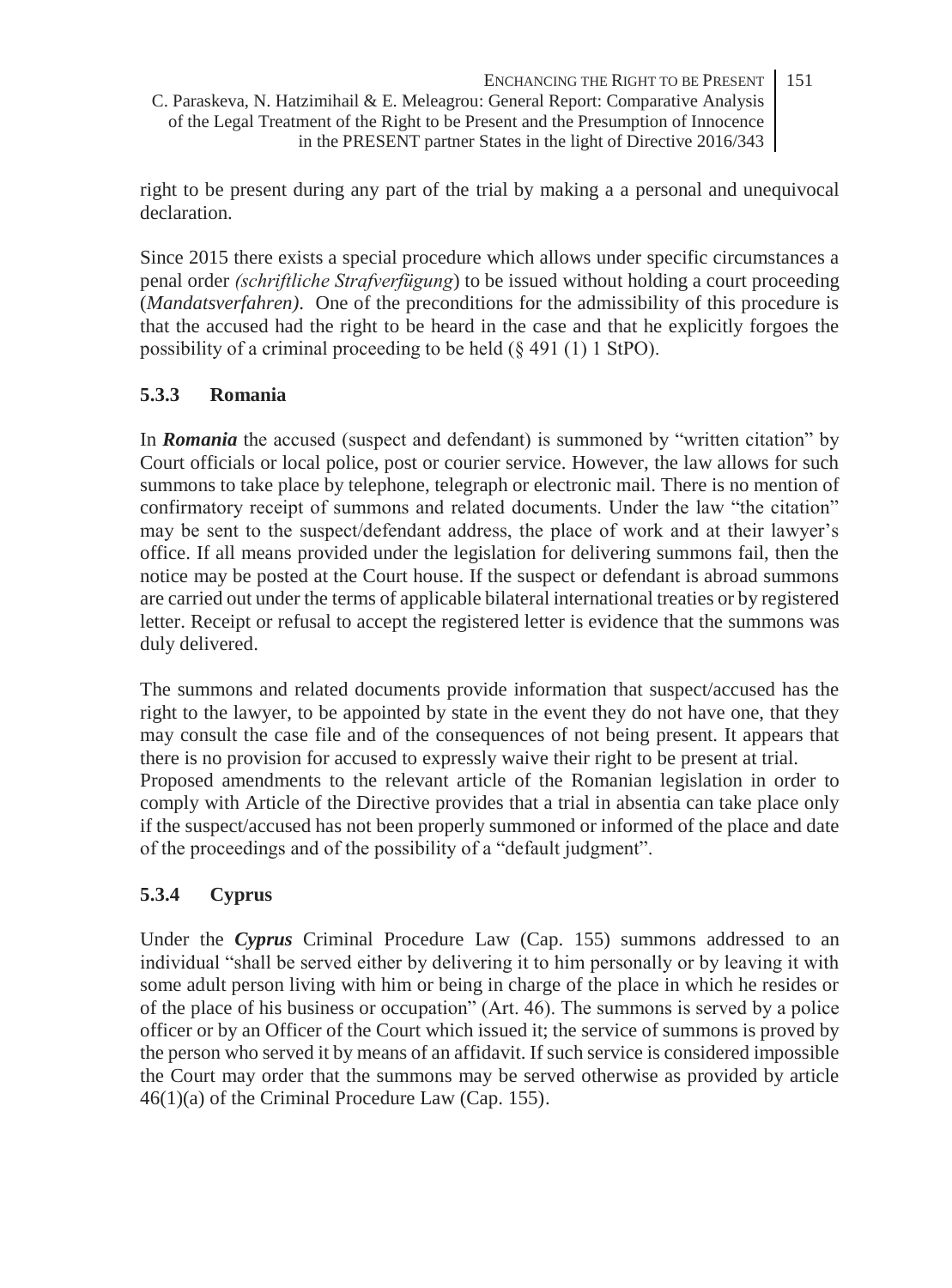Every summons includes information regarding the time when and place where the accused must appear before the Court (Art. 45), name and description of the accused (Art. 38) as well as brief description of the offences with which the accused is charged. The accused cannot simply waive his right to be present, but the permission of the Court is required. The Court may allow the lawyer of the accused to appear instead however at any time during the proceedings the Court may order that the accused be present (Art. 44(1)). It is not clear under what circumstances the Court may compel the presence of an accused who is reluctant to appear. In practice, a high percentage of summons are not successfully served and consequently after several attempts at serving, the charges are withdrawn instead of continuing with the trial in the absence of the accused. At the same time, the summons does not include information regarding the consequences of nonappearance.

### **5.3.5 Slovakia**

In *Slovakia*, the summons to the "main hearing" is delivered to the defendant in person but summons is considered also validly delivered three days after it has been deposited "with the competent body that ensures delivery". It seems that as long as the accused "was instructed in the first hearing", documents are also deemed served even if returned to the law enforcement authorities because the addressee was not found. The report further states that the indictment has to be delivered to the defendant in person with a "confirmation return" and there is no alternative means of delivery. The defendant has the right to refuse to attend the trial, expressly requests that the trial be held in their absence even if in custody or serving a prison sentence. The presence of a defence lawyer is not required if the defendant so requests.

#### **5.3.6 Portugal**

The only information available regarding summoning of the accused under *Portuguese* legislation refers to notification by simple post under Article 196(3)(c) CPC, as long as the authorities are aware of the address of the accused as noted on an identity document (Termo de Identidade e residência: Article 196(1) and  $(3)(a)(c)$  and  $(d)$  CPC). if there was any change of address that has not been communicated to the Court by registered mail, all subsequent notifications will be sent to the original address by simple post. The report notes that this form of notification does not indicate whether or not the accused has actually become aware of the date of the trial; as a result, the accused is not in a position to explicitly waive their right to be present. The accused is obliged, under Portuguese Law, to notify his absence from his residence for a period longer than 5 days, and on him/her falls also the obligation to report any change of residence. In case the accused violates his procedural obligations by not reporting his new address or by giving an incorrect address , the accused is in clear violation of the obligation to cooperate with the court in the search for the truth. Therefore, under the assumption that the accused did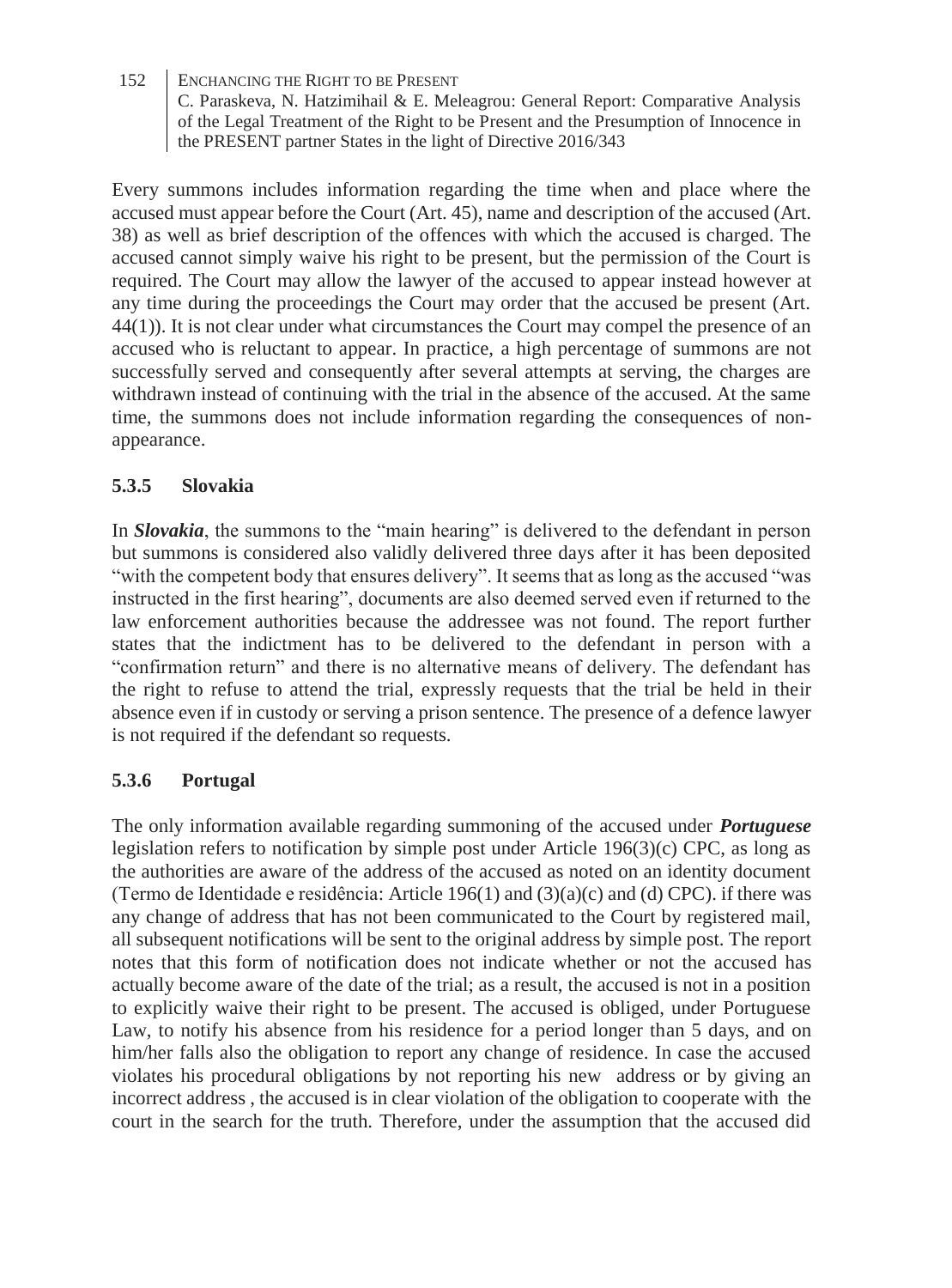provide accurate information, he/she shall be considered notified with the mere deposit of the summons at the address that is mentioned in the records. The mere deposit of the summons by post is, according to Portuguese Law, sufficient proof that the accused was notified. For that reason, the court considers that the trial shall take place, even *in absentia* of the accused.

### **5.3.7 Observations and best practices**

Even though the right to be present at trial is enshrined in the legislation of all the six countries participating in the PRESENT project, the provisions regulating proper summons including all the necessary information to be served on the accused differ so that certain countries may need to introduce amendments to their domestic legal systems in order to comply fully with the Directive.

We note that the means of serving and content of summons as provided under current Bulgarian legislation in their detail, constitute a comprehensive approach which is in compliance with the letter and spirit of the Directive. This is especially so in respect of the provision for "diligent search" as well as the final assessment by Courts regarding the proper summoning of the accused. Similarly, the Bulgarian approach to summoning accused outside their territory appears to take into consideration both international law and EU law. Other countries should also provide for diligent search or reasonable efforts to locate the accused but also stricter procedures regarding confirmation of receipt of summons.

Clear provisions regarding the conditions under which the accused are able to expressly and unequivocally waive their right to be present should be introduced in the national legislations as currently provided under Austrian law.

### **5.4 Trial in the absence of the accused**

#### **5.4.1 Bulgaria**

In *Bulgaria* the presence of a person accused of a "serious crime" is mandatory at trial. However, under certain circumstances the proceedings may be conducted in the absence of the accused as long as such absence does not interfere with the "ascertaining of the objective truth". The latter is assessed by the judge ad hoc. If the judge decides that the ascertaining of the objective truth is impossible in the absence of the accused, a trial in absentia must not be conducted. The "ascertaining of the objective truth" is a subjective notion established in the Bulgarian Criminal Procedure Code. It is not legally defined and it is connected to the criminal procedure principle that the Court is obliged to find the facts related to every case which are objectively true. The courts make an ad hoc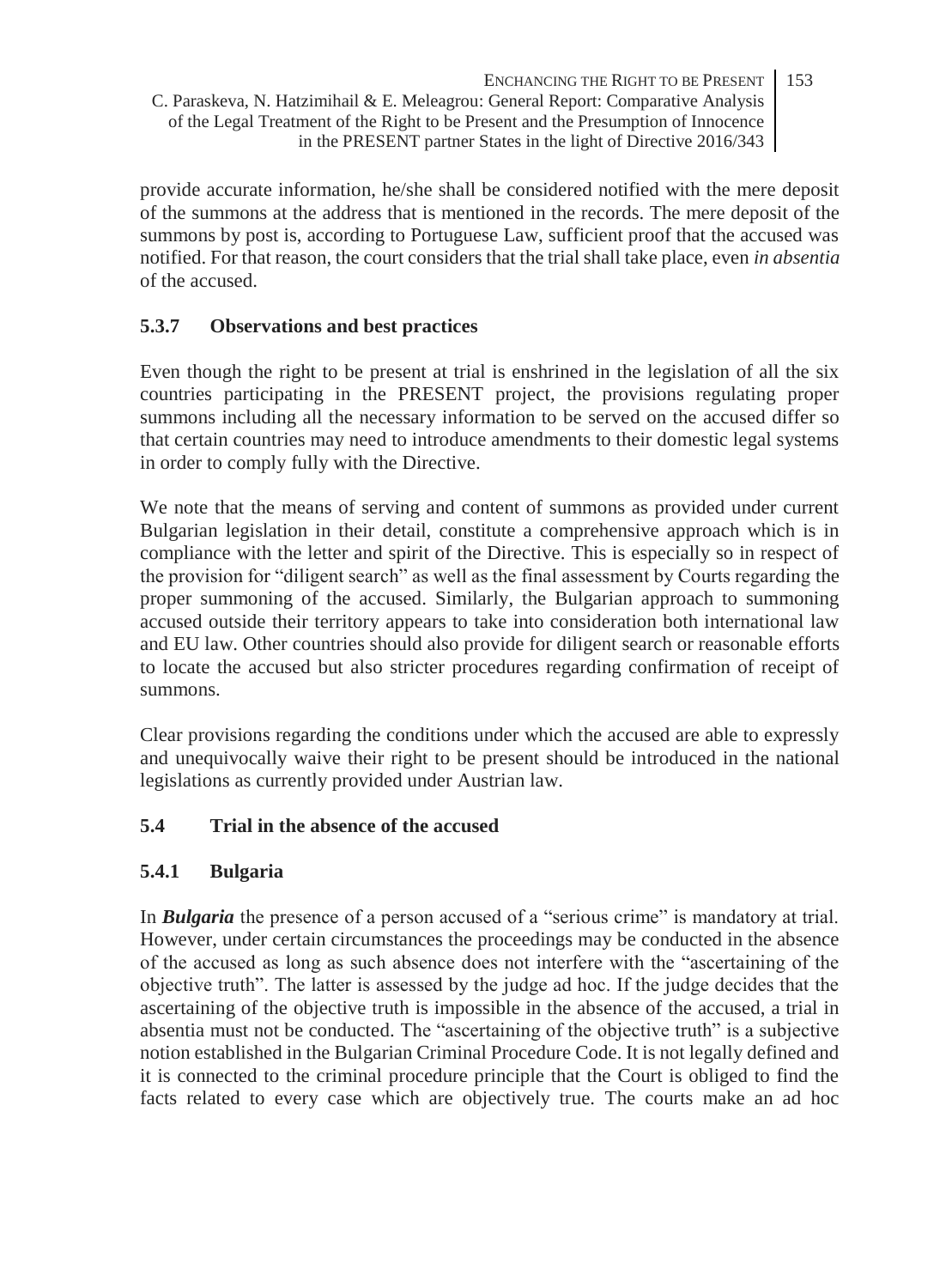154 ENCHANCING THE RIGHT TO BE PRESENT

C. Paraskeva, N. Hatzimihail & E. Meleagrou: General Report: Comparative Analysis of the Legal Treatment of the Right to be Present and the Presumption of Innocence in the PRESENT partner States in the light of Directive 2016/343

assessment whether the case requires the presence of the accused in order for the objective facts to be ascertained.

The circumstances under which a trial in absentia may be conducted even in the case of serious crimes are the following:

- a. the accused is not found at the address that they indicated to the authorities or changed their address without informing them;
- b. the place of residence of the accused within the country is unknown and they have not been located following a "diligent search";
- c. the accused is outside the territory of Bulgaria and their place of residence is not known, they cannot be summoned and despite being duly served fail to appear without justifying the absence.

When a person is not accused of a serious crime their presence is not mandatory as long as such absence does not interfere with "ascertaining of the objective truth".

In re-trial proceedings the presence of the accused is mandatory unless their absence can be justified. Following the introduction of a "preliminary hearing" the presence of the accused is not mandatory during this hearing as long as the same conditions listed above prevail.

#### **5.4.2 Austria**

In *Austria* a trial in absentia may be held in the following circumstances:

- (i) The crime in the case is considered to be a misdemeanour (*Vergehen*). This means that the offence was committed in negligence (fahrlässig), or was a non-negligent act punishable by deprivation of liberty for not more than three years
- (ii) (ii)he accused was already heard in the case i.e. the accused was informed about the charges and his right and/or the possibility to deny them during the interrogation; the interrogation provided information about the charges, the facts of the case and their legal consequences. It is noted that under Austrian legislation, the statements of the accused during interrogation may be read out in Court if the accused does not appear at trial after being formally summoned (*audi alteram partem*).
- (iii) (The accused has been formally summoned with all the necessary information having been made available to them.

If all the above conditions prevail and the judge does not consider the presence of the accused necessary for the proper considerations of the case, then the trial may proceed and a decision of guilty or innocent may be issued. If the above conditions are not present the hearing is adjourned and an order to compel the appearance of the accused may be made by the judge.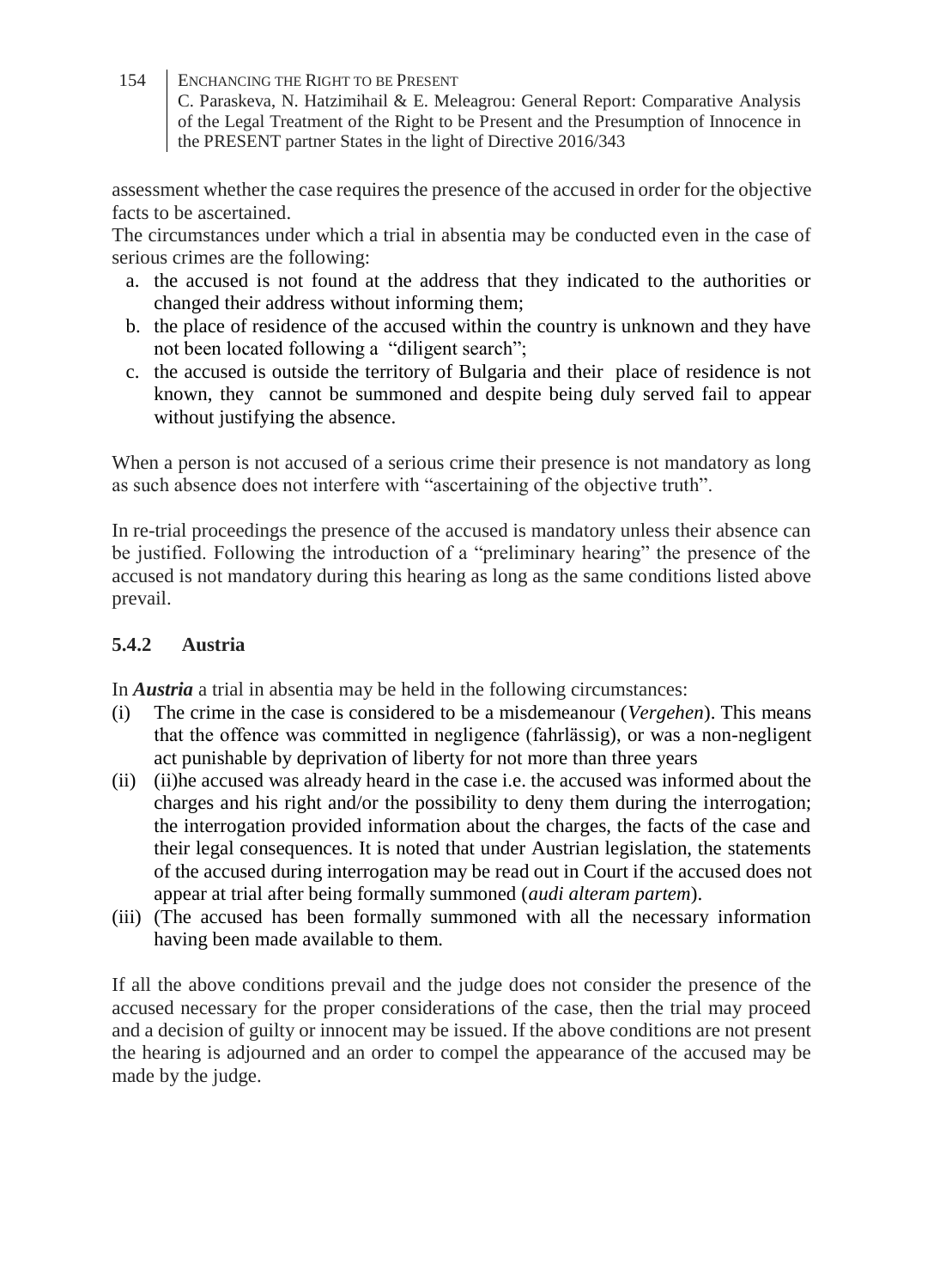If the accused cannot be located the investigation must be continued to the extent possible, while the proceedings remain suspended; apparently in practice, the judges may even call the accused to remind them of the hearing and postpone the trial and allow further time for the accused to attend.

### **5.4.3 Romania**

In *Romania* the presence of the defendant is mandatory while certain exceptions are allowed: if the defendant having been duly notified fails to appear without providing reasonable explanation; the trial can occur in the absence of the defendant if there is a written request waiving the right to be present and mandating a lawyer in their place. However, the Court may compel the presence of the defendant if it considers it necessary.

### **5.4.4 Cyprus**

As mentioned above, under *Cyprus* Criminal Procedure and recent case law the accused may only be absent from trial with the permission of the Court; the Court can issue a warrant to compel the attendance of the accused or allow the accused to be represented by counsel or respond in writing in the case of certain minor offences. Under case law, the Court, in the absence of the accused, may order the continuation of the proceedings. The Cypriot authorities have opted not to transpose the provisions of article 8 regarding the circumstances under which a trial in absentia may be held. Their position is that this would remove the court's discretion which under common law is considered to be more protective of the rights of accused. However, it is noted that trials in absentia are hardly ever held in Cyprus and considering the multiple failures to properly notify suspects one may conclude that in certain cases crime goes unpunished.

#### **5.4.5 Slovakia**

In **Slovakia** the right to be present at trial is considered a right and not a duty. A trial in absentia is allowed if the Court considers that the presence of the accused is not required for the proper conduct of the proceedings and certain conditions prevail: the indictment was duly served to the defendant and the defendant was duly and timely summoned to the hearing; the defendant had the opportunity to comment on the act, which is the subject of an indictment, before a law enforcement authority, and the accused was advised on the possibility to study the file and file petitions for the completion of the investigation or summary investigation; the defendant was advised on the consequences of nonappearance.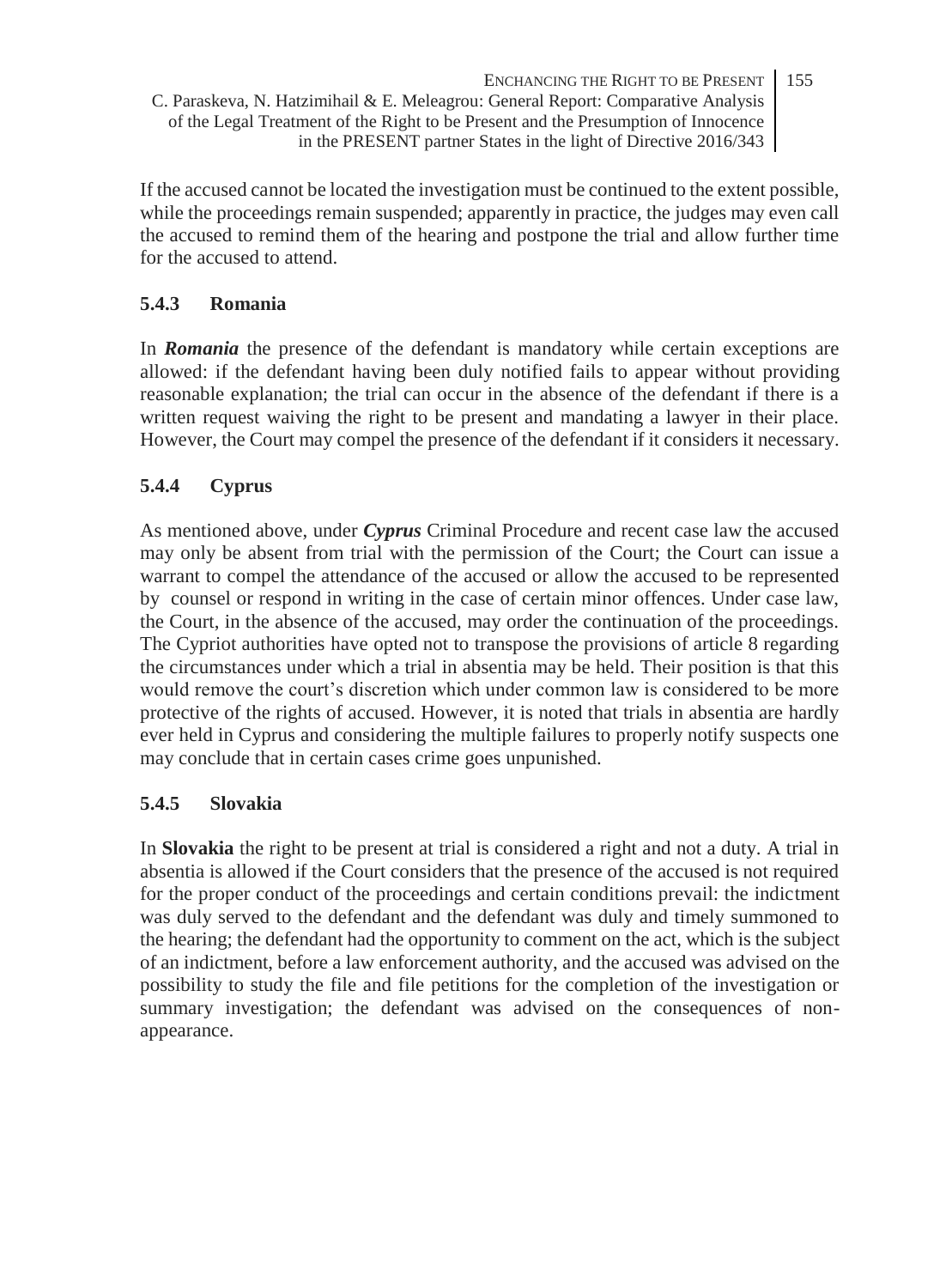# **5.4.6 Portugal**

In **Portugal** the presence of the accused seems to be relevant in two distinct situations: during "the instructional debate" and at the "trial hearing". Apparently under the law the accused must be notified to "appoint the day, time and place of the investigative debate"; in the unjustifiable absence of the accused the investigating judge may procced with the debate unless he considers that the presence of the accused is absolutely necessary and postpones the debate. In the second situation the presence of the accused is mandatory at the trial hearing; if the accused is unjustifiably absent the Court may proceed with the hearing unless it deems it absolutely essential that the accused is absent and postpones the hearing.

### **5.4.7 Observations and best practices**

With the exceptions of Cyprus and Portugal, the other four countries participating in the PRESENT project appear to have enacted legislative provisions which comply with the general requirements of the Directive regarding the circumstances in which a trial may take place in the absence of the accused without infringing the right to a fair trial.

The rationale of these provisions as outlined above, which also underlines the requirements of the Directive, is that though the presence of the accused is mandatory where a serious crime is the subject matter of the proceedings, the court retains the discretion to proceed in the absence of the accused provided certain conditions are fulfilled.

Certain practices may be highlighted:

- a. The requirement in Bulgaria to conduct "diligent search" to locate the accused before proceeding with a trial in absentia.
- b. The condition mentioned in different ways by several of the participating parties regarding proper notification and sufficient information provided to the accused, thus ensuring that the accused is aware of all relevant facts regarding the charges and their consequences and of the date, place etc of the hearing.
- c. The possibility, mentioned in some of the reports, of instructing a lawyer to appear in lieu of the defendant at trial.
- d. The Austrian practice of ensuring that the accused has already been heard at a previous stage (investigation) of the proceedings and statements are available for production in court.
- e. Allowing the defendant to explicitly request a trial in absentia as well as considering that the defendant's unjustifiable absence is in some circumstances a tacit waiver of the right.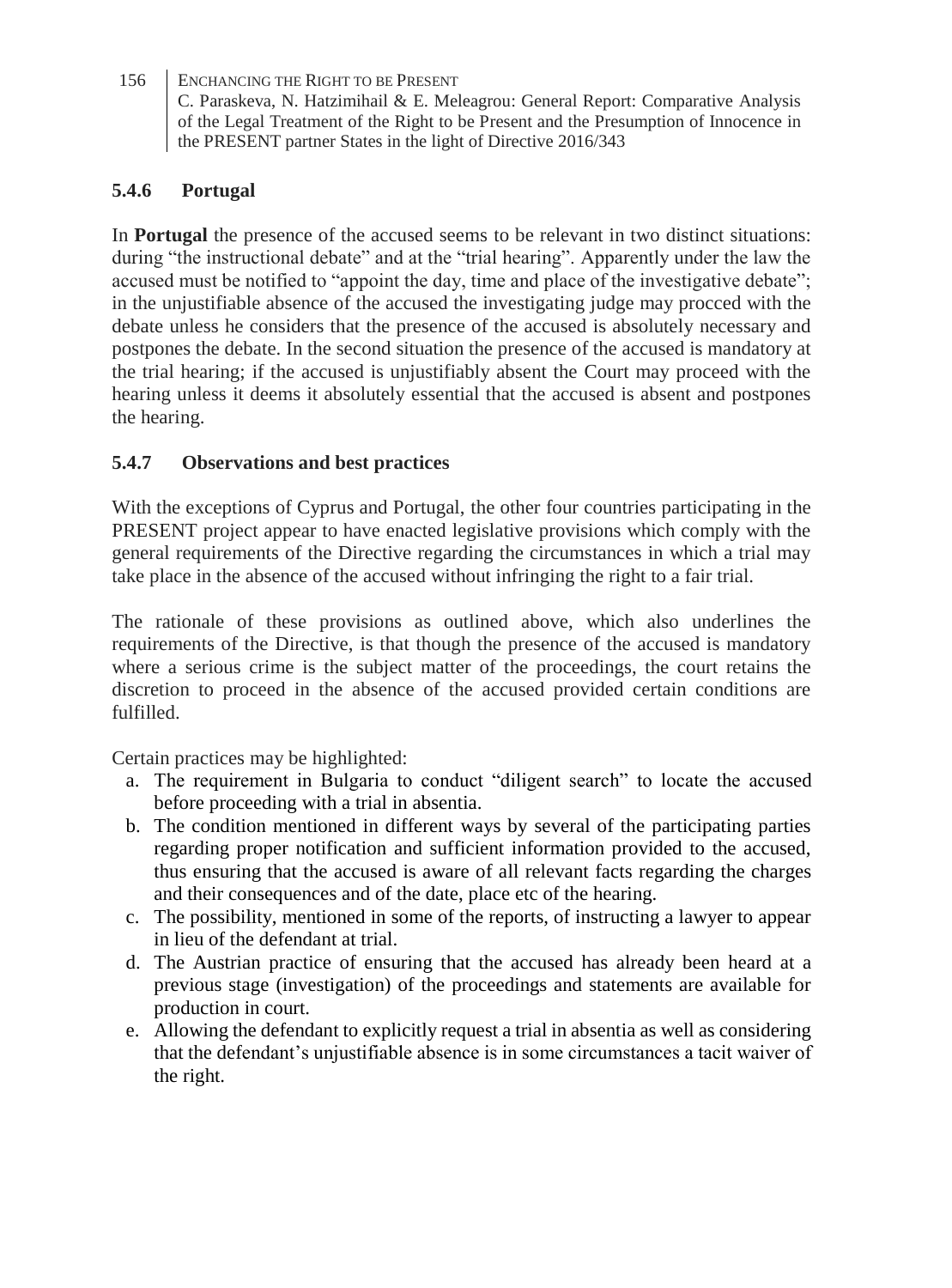In addition to the above practices it seems that in all countries the Court exercises its discretion to decide whether or not it is advisable, in the interest of justice, to proceed with a trial in absentia; similarly, the Courts may order the accused to be present. This exercise of discretion, though not explicitly provided under the Directive, may be considered as an additional safeguarding mechanism to protect the right to be present and especially so if deployed in conjunction with the specific circumstances listed under national legislation.

#### **5.5 Legal remedies - right to a new trial**

### **5.5.1 Bulgaria**

*Bulgarian* Criminal Procedure provides that an accused who did not know of the proceedings against them and the trial was held in their absence, is entitled to the remedy of a re-trial. Alternatively, when all conditions regarding proper notification are met and the accused has failed to appear, Bulgarian case law indicates that the courts would rule that the accused has fled or absconded and therefore they have no right to a re-trial.

### **5.5.2 Austria**

Under *Austrian* legislation, the accused or their lawyer may appeal a verdict reached in absentia within 14 days of its delivery. The appeal is successful if the accused can prove that an irrefutable obstacle (german: "unabweisbares Hindernis") prevented them from appearing; e.g. shortcomings in delivering summons. If an appeal is successful, the case will be sent to the court of first instance for a re-trial. As  $\S 427$  StPO – the circumstances under which trial in absentia may be held - protects the right to be heard and, hence, the right to a fair trial, a breach of the provision can lead to the nullity of the verdict. Together or instead of the appeal (Einspruch) the accused may use any other legal remedy which is admissible in the responsible court, namely the appeal an appeal for nullity (Nichtigkeitsbeschwerde - §§281 (1) 3 icw 427 StPO) or an appeal because of nullity (Berufung wegen Nichtigkeit - §§489 (1) icw 427 (3) StPO).

#### **5.5.3 Romania**

In *Romania*, a person convicted in absentia may request re-opening of the proceedings within a month from becoming aware, "through any official notification" that a case has been brought against them. Apparently, any convicted person who has not been formally summoned to appear, is entitled to a remedy even if they 3had otherwise knowledge of the trial; unless such a person had appointed a defence lawyer to represent him at trial. Similarly, the same holds true for a convicted person for whom it was demonstrably impossible to appear before the court and inform the court accordingly.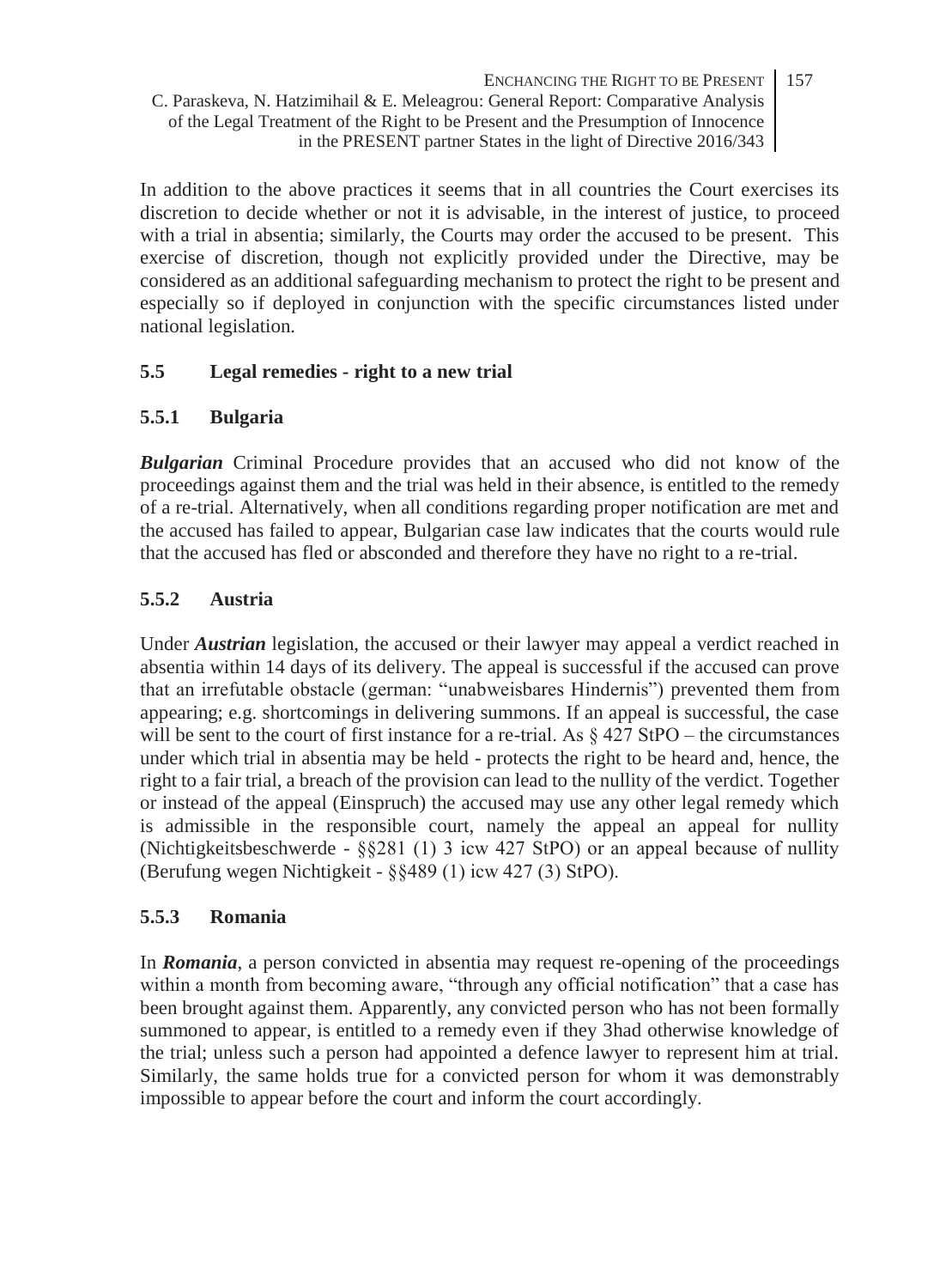### **5.5.4 Cyprus**

In *Cyprus*, there is no record and practice of trial in absentia and consequently no remedy is provided for.

### **5.5.5 Slovakia**

In *Slovakia*, when a trial takes place in the absence of the defendant and the conditions that allow trial in absentia are not met the defendant has the right to file an appeal or an "extraordinary appeal".

# **5.5.6 Portugal**

*Portuguese* national law does not provide for a remedy for the infringement of the right to be present at trial.

# **5.5.7 Observations and best practices**

Across all Member States surveyed, there appears to be a legislative consensus that, in the case of person convicted in breach of their right to be present, that convicted person is entitled to some form of re-opening of criminal proceedings. Best practice indicates clearly that the re-opening or re-trial is only available when certain conditions clearly listed in the legislation have been met.

Romanian legislation provides clearly that the time of requesting a re-opening starts to run from the moment that the convicted person becomes aware through official notification that a case has been brought against them. This appears to be the provision mostly in compliance with the Directive.

It is noted that the Directive requires that where Member States allow for trials in absentia where certain conditions are not met, they also require Member States to ensure that when the accused are informed of the decision, especially when apprehended, they should also be informed of their right to a new trial or another legal remedy (Article 8.4).

Partner Member States of project PRESENT should include relevant provisions in order to comply with the Directive in this respect and should clarify the time period allowed to the convicted persons to avail themselves of the legal remedy in the event of a breach of their right to be present at trial.